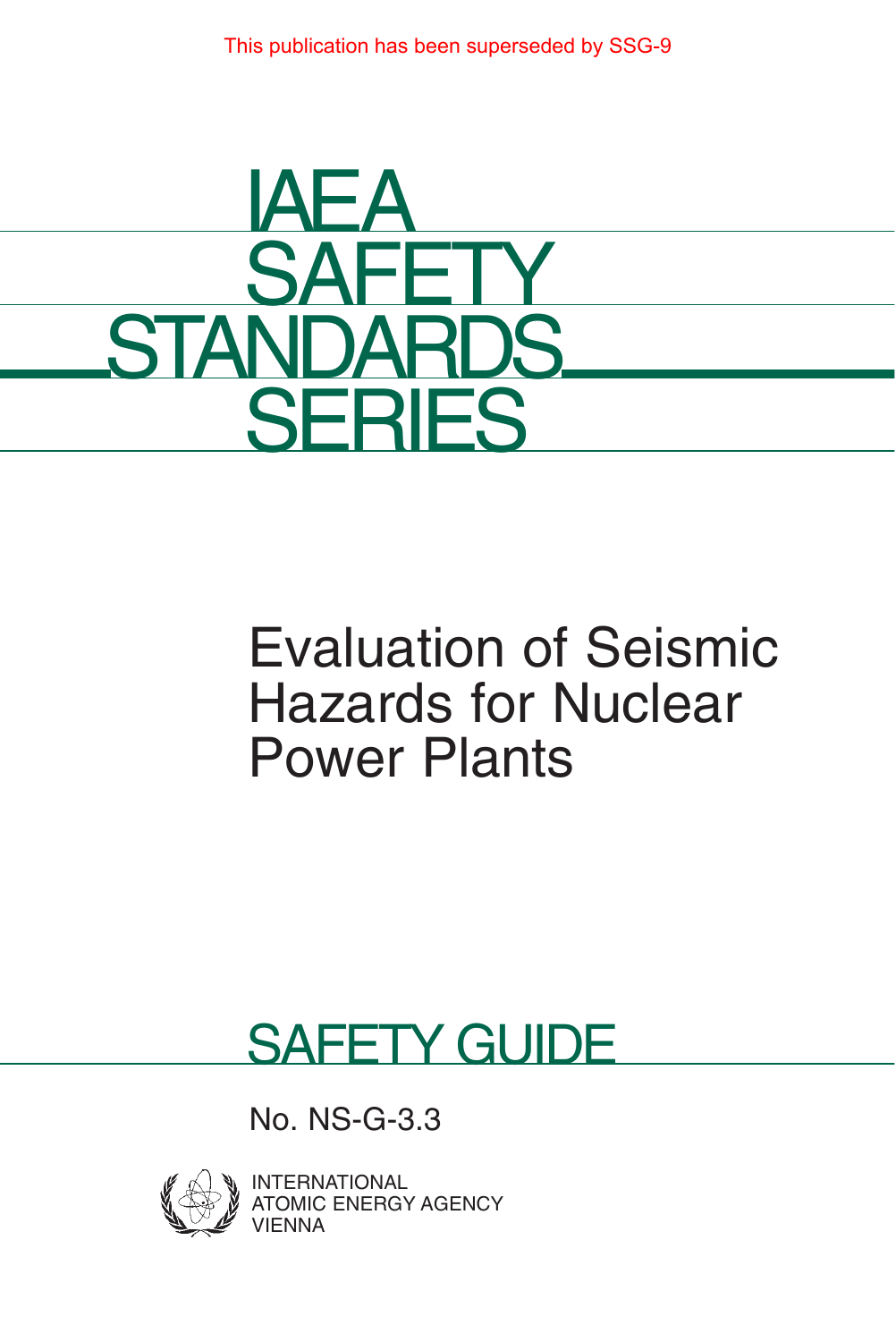### **IAEA SAFETY RELATED PUBLICATIONS**

#### IAEA SAFETY STANDARDS

Under the terms of Article III of its Statute, the IAEA is authorized to establish standards of safety for protection against ionizing radiation and to provide for the application of these standards to peaceful nuclear activities.

The regulatory related publications by means of which the IAEA establishes safety standards and measures are issued in the **IAEA Safety Standards Series**. This series covers nuclear safety, radiation safety, transport safety and waste safety, and also general safety (that is, of relevance in two or more of the four areas), and the categories within it are **Safety Fundamentals**, **Safety Requirements** and **Safety Guides.**

- **Safety Fundamentals** (blue lettering) present basic objectives, concepts and principles of safety and protection in the development and application of nuclear energy for peaceful purposes.
- **Safety Requirements** (red lettering) establish the requirements that must be met to ensure safety. These requirements, which are expressed as 'shall' statements, are governed by the objectives and principles presented in the Safety Fundamentals.
- **Safety Guides** (green lettering) recommend actions, conditions or procedures for meeting safety requirements. Recommendations in Safety Guides are expressed as 'should' statements, with the implication that it is necessary to take the measures recommended or equivalent alternative measures to comply with the requirements.

The IAEA's safety standards are not legally binding on Member States but may be adopted by them, at their own discretion, for use in national regulations in respect of their own activities. The standards are binding on the IAEA in relation to its own operations and on States in relation to operations assisted by the IAEA.

Information on the IAEA's safety standards programme (including editions in languages other than English) is available at the IAEA Internet site

www.iaea.org/ns/coordinet

or on request to the Safety Co-ordination Section, IAEA, P.O. Box 100, A-1400 Vienna, Austria.

#### OTHER SAFETY RELATED PUBLICATIONS

Under the terms of Articles III and VIII.C of its Statute, the IAEA makes available and fosters the exchange of information relating to peaceful nuclear activities and serves as an intermediary among its Member States for this purpose.

Reports on safety and protection in nuclear activities are issued in other series, in particular the **IAEA Safety Reports Series**, as informational publications. Safety Reports may describe good practices and give practical examples and detailed methods that can be used to meet safety requirements. They do not establish requirements or make recommendations.

Other IAEA series that include safety related publications are the **Technical Reports Series,** the **Radiological Assessment Reports Series,** the **INSAG Series, the TECDOC Series**, the **Provisional Safety Standards Series**, the **Training Course Series,** the **IAEA Services Series** and the **Computer Manual Series**, and **Practical Radiation Safety Manuals** and **Practical Radiation Technical Manuals**. The IAEA also issues reports on radiological accidents and other special publications.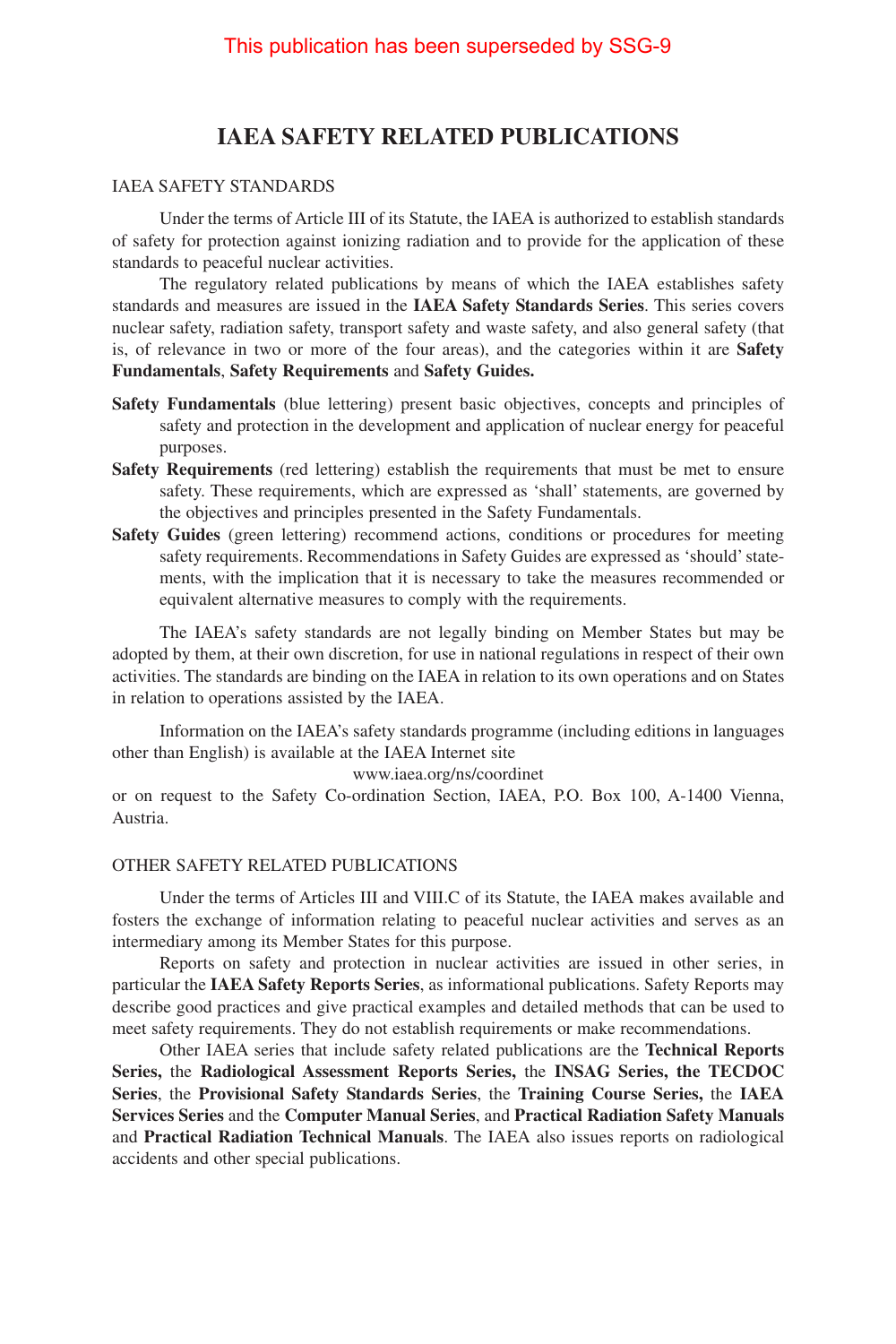# EVALUATION OF SEISMIC HAZARDS FOR NUCLEAR POWER PLANTS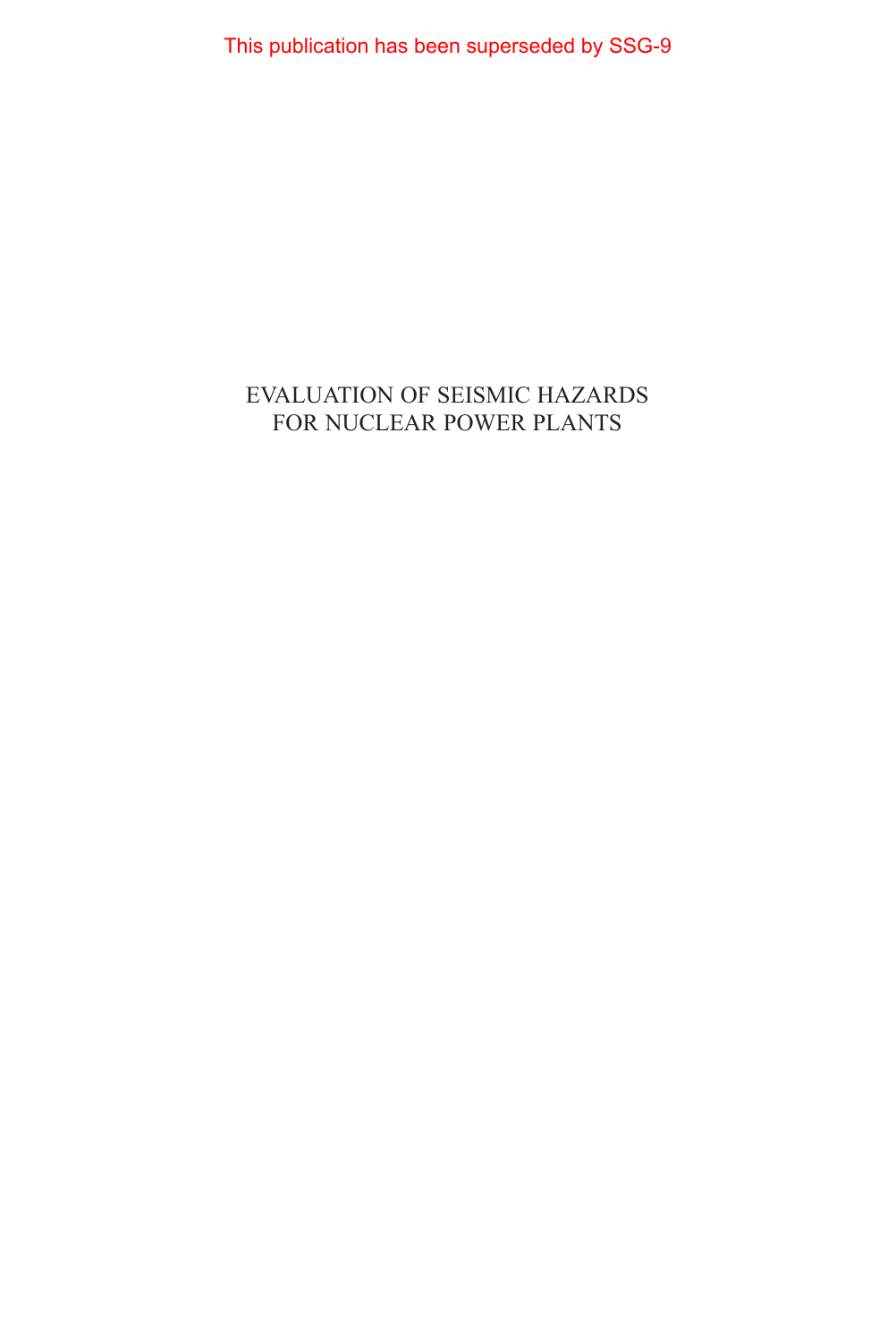The following States are Members of the International Atomic Energy Agency:

AFGHANISTAN ALBANIA ALGERIA ANGOLA ARGENTINA ARMENIA AUSTRALIA AUSTRIA AZERBAIJAN BANGLADESH BELARUS BELGIUM **BENIN** BOLIVIA BOSNIA AND HERZEGOVINA BOTSWANA BOTSWANA<br>BRAZIL BULGARIA BURKINA FASO CAMBODIA CAMEROON<br>Canada CANADA CENTRAL AFRICAN REPUBLIC CHILE<sub></sub> **CHINA** COLOMBIA COSTA RICA CÔTE D'IVOIRE CROATIA **CURA** CYPRUS CZECH REPUBLIC DEMOCRATIC REPUBLIC OF THE CONGO OF THE CONGO<br>DENMARK DOMINICAN REPUBLIC MONGOLIA ECUADOR EGYPT EGYTI<br>EL SALVADOR ESTONIA ETHIOPIA FINLAND FRANCE **GABON** GEORGIA GERMANY

GHANA GREECE GUATEMALA HAITI HOLY SEE HUNGARY ICELAND INDIA INDONESIA IRAN, ISLAMIC REPUBLIC OF RUSSIAN FEDERATION IRAQ IRELAND ISRAEL ITALY JAMAICA JAPAN JORDAN KAZAKHSTAN KENYA KOREA, REPUBLIC OF KUWAIT LATVIA LEBANON LIBERIA LIBYAN ARAB JAMAHIRIYA LIECHTENSTEIN LITHUANIA LUXEMBOURG MADAGASCAR MALAYSIA MALI MALTA MARSHALL ISLANDS MAURITIUS MEXICO MONACO MOROCCO MYANMAR NAMIBIA NETHERLANDS NEW ZEALAND NICARAGUA NIGER NIGERIA NORWAY PAKISTAN

PANAMA PARAGUAY PERU PHILIPPINES POLAND PORTUGAL QATAR REPUBLIC OF MOLDOVA ROMANIA SAUDI ARABIA SENEGAL SIERRA LEONE SINGAPORE SLOVAKIA SLOVENIA SOUTH AFRICA SPAIN SRI LANKA SUDAN SWEDEN SWITZERLAND SYRIAN ARAB REPUBLIC TAJIKISTAN THAILAND THE FORMER YUGOSLAV REPUBLIC OF MACEDONIA TUNISIA TURKEY UGANDA UKRAINE UNITED ARAB EMIRATES UNITED KINGDOM OF GREAT BRITAIN AND NORTHERN IRELAND UNITED REPUBLIC OF TANZANIA UNITED STATES OF AMERICA URUGUAY UZBEKISTAN VENEZUELA VIET NAM YEMEN YUGOSLAVIA, FEDERAL REPUBLIC OF ZAMBIA ZIMBABWE

The Agency's Statute was approved on 23 October 1956 by the Conference on the Statute of the IAEA held at United Nations Headquarters, New York; it entered into force on 29 July 1957. The Headquarters of the Agency are situated in Vienna. Its principal objective is "to accelerate and enlarge the contribution of atomic energy to peace, health and prosperity throughout the world''.

#### © IAEA, 2002

Permission to reproduce or translate the information contained in this publication may be obtained by writing to the International Atomic Energy Agency, Wagramer Strasse 5, P.O. Box 100, A-1400 Vienna, Austria.

> Printed by the IAEA in Austria December 2002 STI/PUB/1144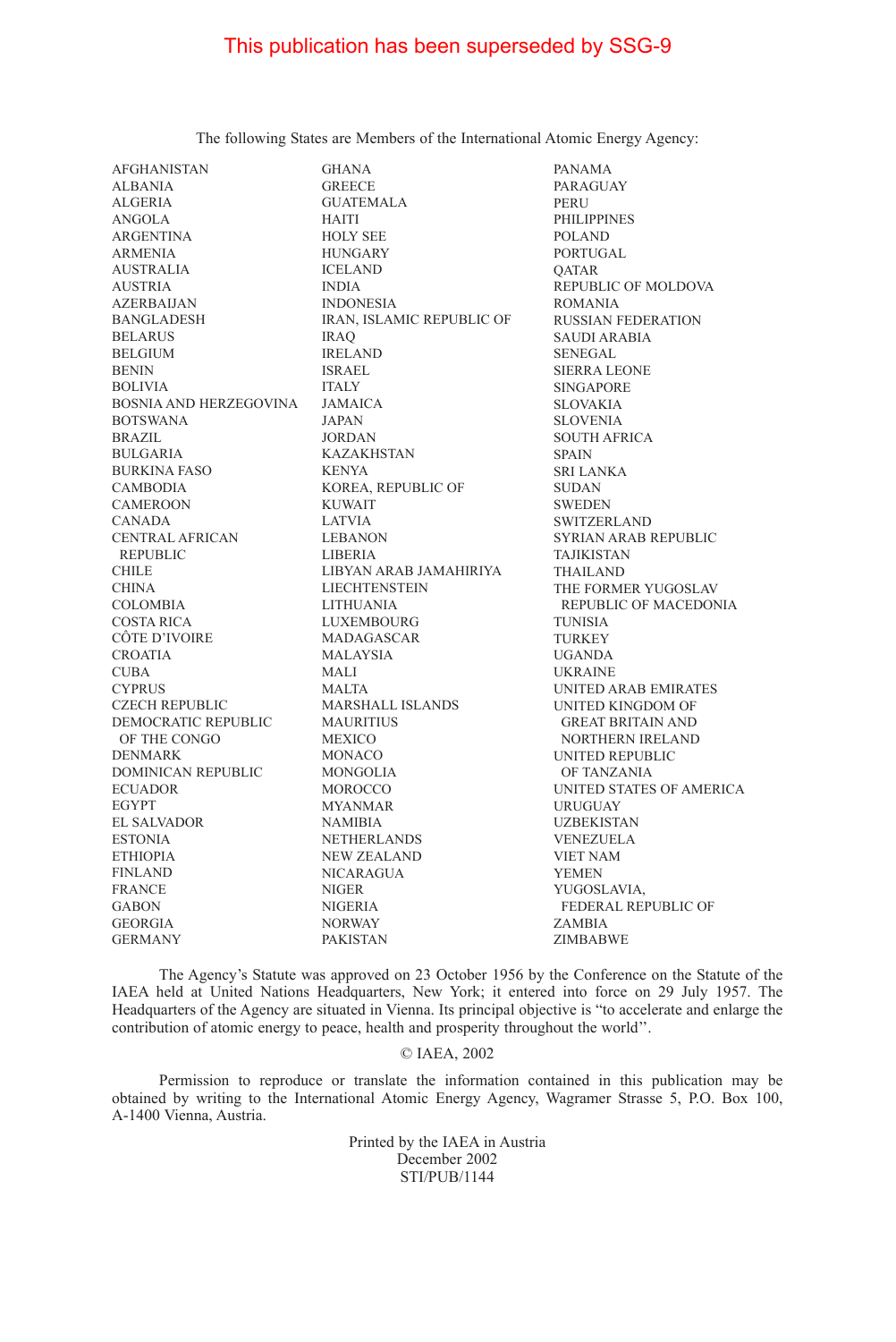SAFETY STANDARDS SERIES No. NS-G-3.3

# EVALUATION OF SEISMIC HAZARDS FOR NUCLEAR POWER PLANTS

SAFETY GUIDE

INTERNATIONAL ATOMIC ENERGY AGENCY VIENNA, 2002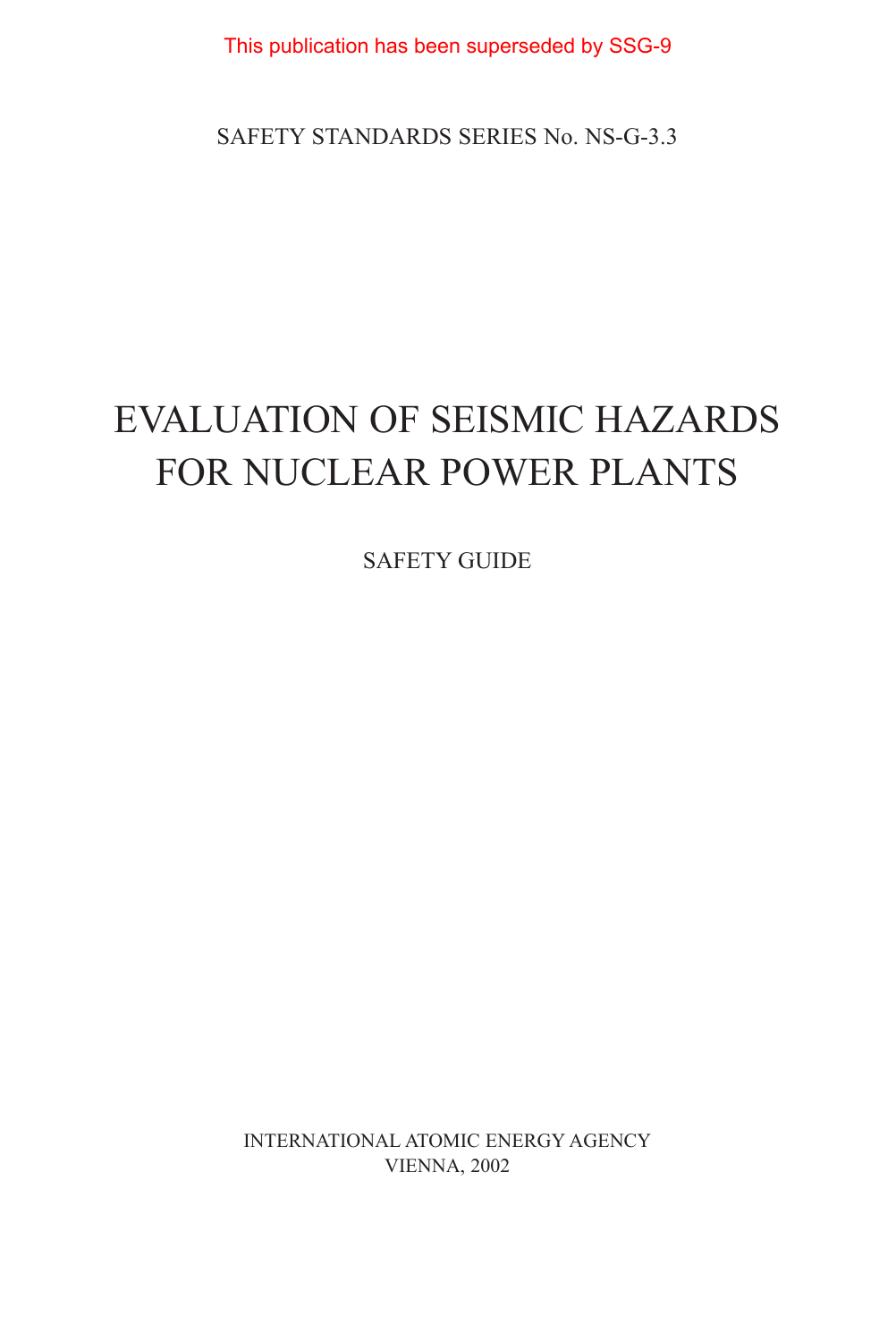#### **IAEA Library Cataloguing in Publication Data**

Evaluation of seismic hazards for nuclear power plants : safety guide. — Vienna : International Atomic Energy Agency, 2002. p. ; 24 cm. — (Safety standards series, ISSN 1020–525X ; no. NS-G-3.3) STI/PUB/1144 ISBN 92–0–117302–4 Includes bibliographical references.

1. Seismology — Research. 2. Earthquake hazard analysis. 3. Nuclear power plants. I. International Atomic Energy Agency. II. Series.

IAEAL 02–00309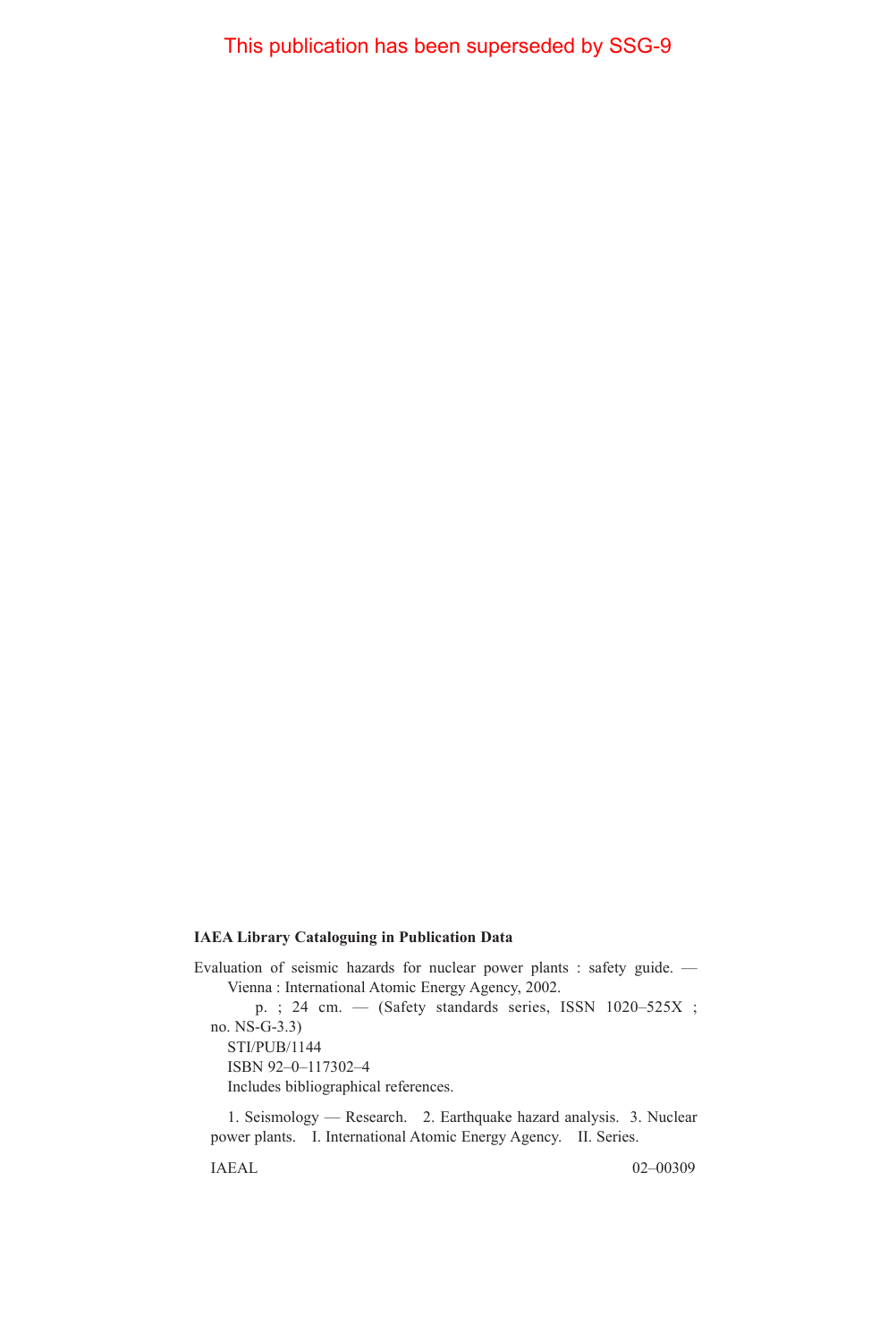#### **FOREWORD**

#### **by Mohamed ElBaradei Director General**

One of the statutory functions of the IAEA is to establish or adopt standards of safety for the protection of health, life and property in the development and application of nuclear energy for peaceful purposes, and to provide for the application of these standards to its own operations as well as to assisted operations and, at the request of the parties, to operations under any bilateral or multilateral arrangement, or, at the request of a State, to any of that State's activities in the field of nuclear energy.

The following bodies oversee the development of safety standards: the Commission on Safety Standards (CSS); the Nuclear Safety Standards Committee (NUSSC); the Radiation Safety Standards Committee (RASSC); the Transport Safety Standards Committee (TRANSSC); and the Waste Safety Standards Committee (WASSC). Member States are widely represented on these committees.

In order to ensure the broadest international consensus, safety standards are also submitted to all Member States for comment before approval by the IAEA Board of Governors (for Safety Fundamentals and Safety Requirements) or, on behalf of the Director General, by the Publications Committee (for Safety Guides).

The IAEA's safety standards are not legally binding on Member States but may be adopted by them, at their own discretion, for use in national regulations in respect of their own activities. The standards are binding on the IAEA in relation to its own operations and on States in relation to operations assisted by the IAEA. Any State wishing to enter into an agreement with the IAEA for its assistance in connection with the siting, design, construction, commissioning, operation or decommissioning of a nuclear facility or any other activities will be required to follow those parts of the safety standards that pertain to the activities to be covered by the agreement. However, it should be recalled that the final decisions and legal responsibilities in any licensing procedures rest with the States.

Although the safety standards establish an essential basis for safety, the incorporation of more detailed requirements, in accordance with national practice, may also be necessary. Moreover, there will generally be special aspects that need to be assessed on a case by case basis.

The physical protection of fissile and radioactive materials and of nuclear power plants as a whole is mentioned where appropriate but is not treated in detail; obligations of States in this respect should be addressed on the basis of the relevant instruments and publications developed under the auspices of the IAEA. Nonradiological aspects of industrial safety and environmental protection are also not explicitly considered; it is recognized that States should fulfil their international undertakings and obligations in relation to these.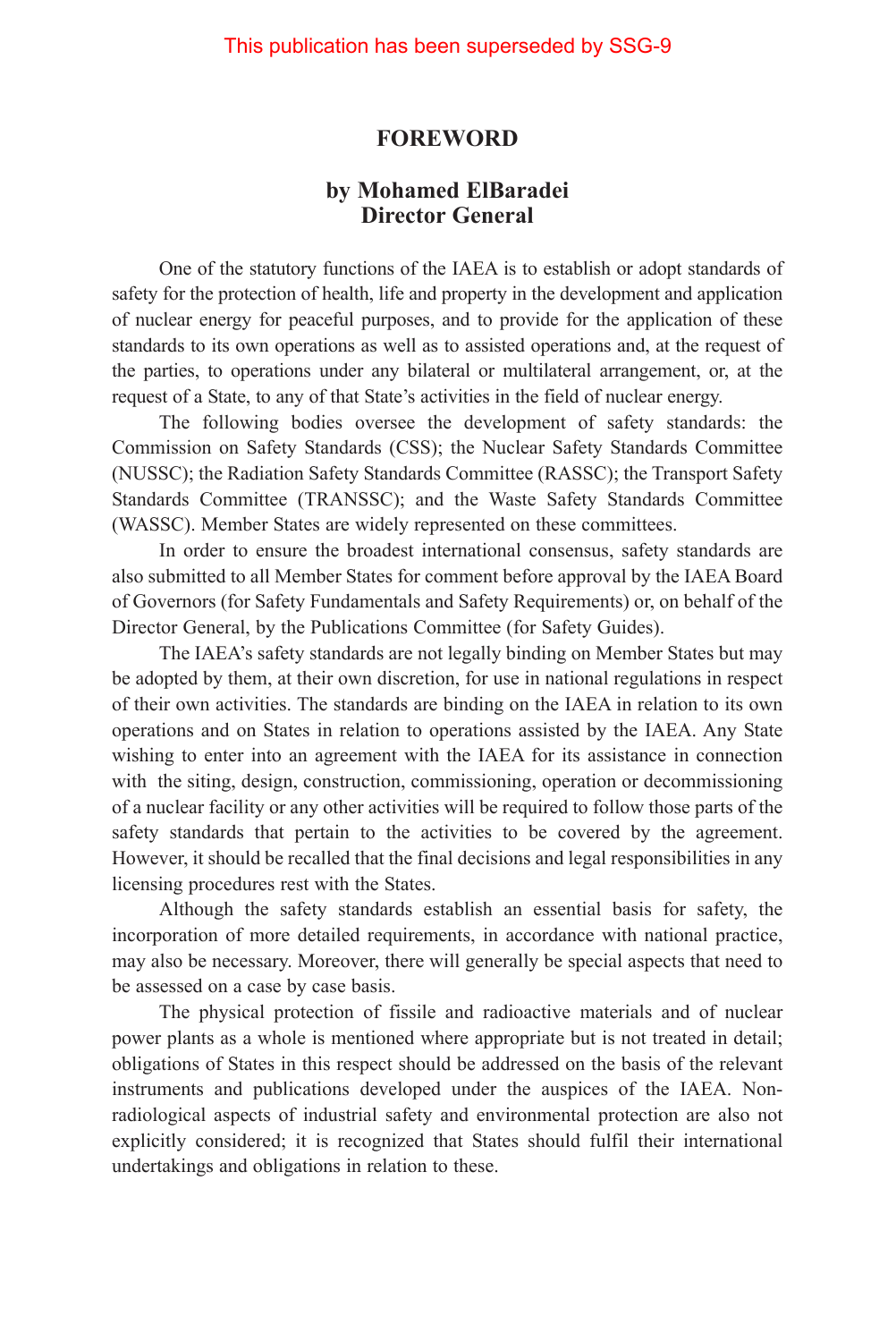The requirements and recommendations set forth in the IAEA safety standards might not be fully satisfied by some facilities built to earlier standards. Decisions on the way in which the safety standards are applied to such facilities will be taken by individual States.

The attention of States is drawn to the fact that the safety standards of the IAEA, while not legally binding, are developed with the aim of ensuring that the peaceful uses of nuclear energy and of radioactive materials are undertaken in a manner that enables States to meet their obligations under generally accepted principles of international law and rules such as those relating to environmental protection. According to one such general principle, the territory of a State must not be used in such a way as to cause damage in another State. States thus have an obligation of diligence and standard of care.

Civil nuclear activities conducted within the jurisdiction of States are, as any other activities, subject to obligations to which States may subscribe under international conventions, in addition to generally accepted principles of international law. States are expected to adopt within their national legal systems such legislation (including regulations) and other standards and measures as may be necessary to fulfil all of their international obligations effectively.

#### *EDITORIAL NOTE*

*An appendix, when included, is considered to form an integral part of the standard and to have the same status as the main text. Annexes, footnotes and bibliographies, if included, are used to provide additional information or practical examples that might be helpful to the user.*

*The safety standards use the form 'shall' in making statements about requirements, responsibilities and obligations. Use of the form 'should' denotes recommendations of a desired option.*

*The English version of the text is the authoritative version.*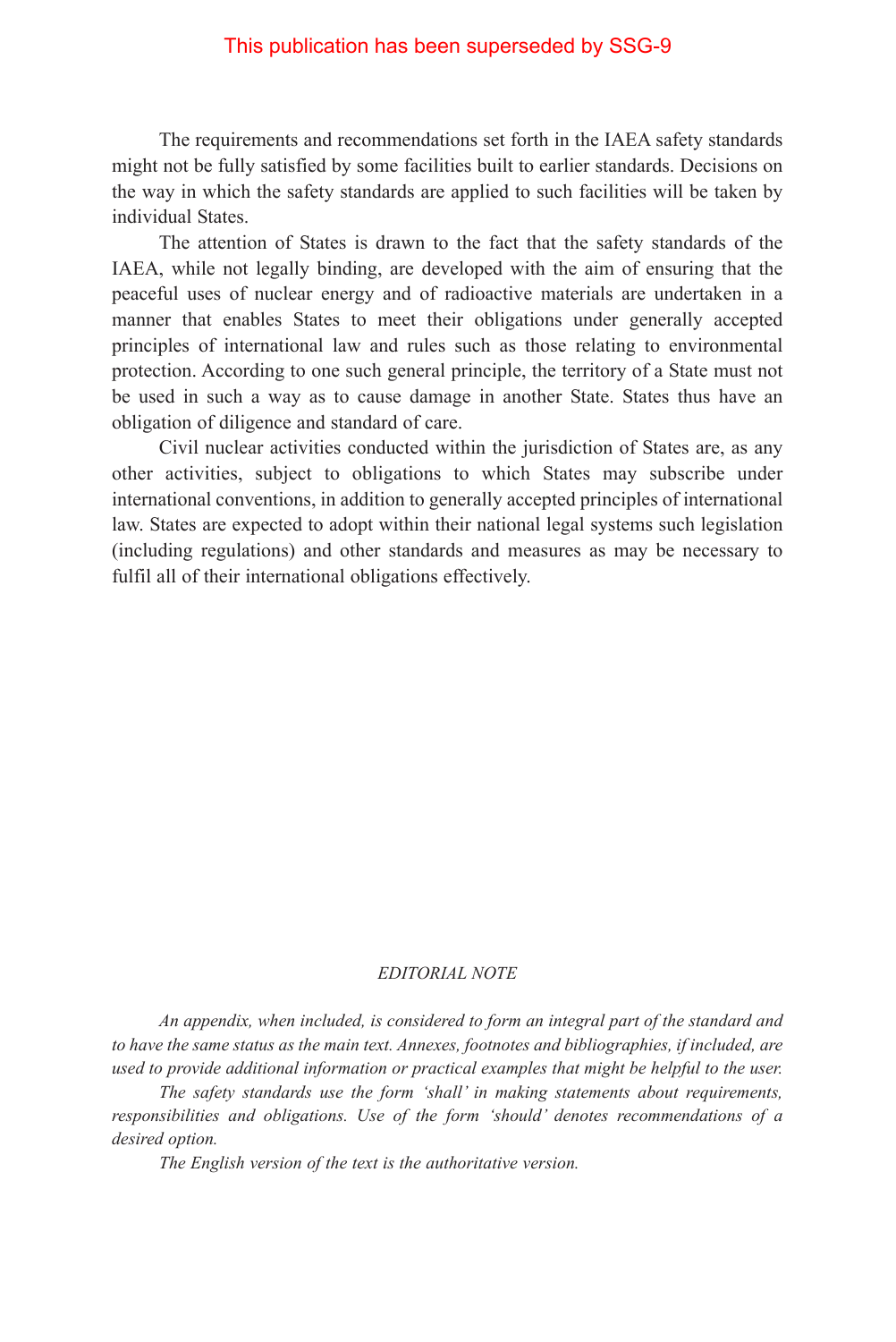# **CONTENTS**

| 1. |                                                              | $\mathbf{1}$                                                   |
|----|--------------------------------------------------------------|----------------------------------------------------------------|
|    |                                                              | $\mathbf{1}$<br>$\mathbf{1}$<br>$\mathbf{1}$<br>$\overline{2}$ |
| 2. | GENERAL RECOMMENDATIONS (2.1-2.8)                            | $\overline{2}$                                                 |
| 3. | NECESSARY INFORMATION AND INVESTIGATIONS                     | 3                                                              |
|    | Geological, geophysical and geotechnical database (3.5–3.21) | $\overline{3}$<br>$\overline{4}$<br>8                          |
| 4. | CONSTRUCTION OF A REGIONAL                                   | 10                                                             |
|    |                                                              | 10<br>11<br>14                                                 |
| 5. | EVALUATION OF GROUND MOTION HAZARD                           | 16                                                             |
|    | Methods for the determination of ground motion $(5.9-5.35)$  | 16<br>16<br>18                                                 |
| 6. | POTENTIAL FOR SURFACE FAULTING AT THE SITE                   | 24                                                             |
|    | Investigations necessary to determine capability $(6.5-6.9)$ | 24<br>24<br>25                                                 |
| 7. |                                                              | 26                                                             |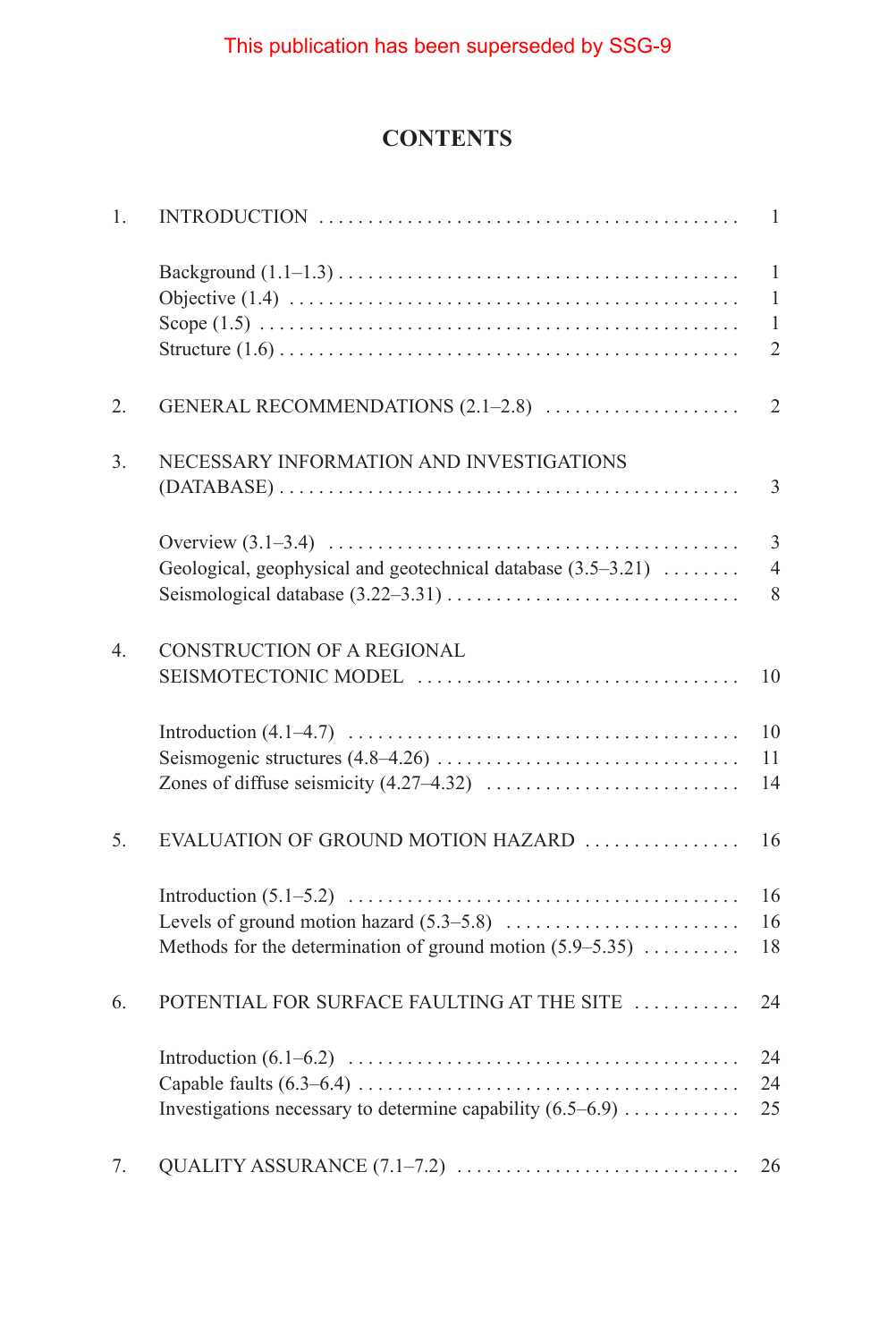| BODIES FOR THE ENDORSEMENT OF SAFETY STANDARDS  31 |  |
|----------------------------------------------------|--|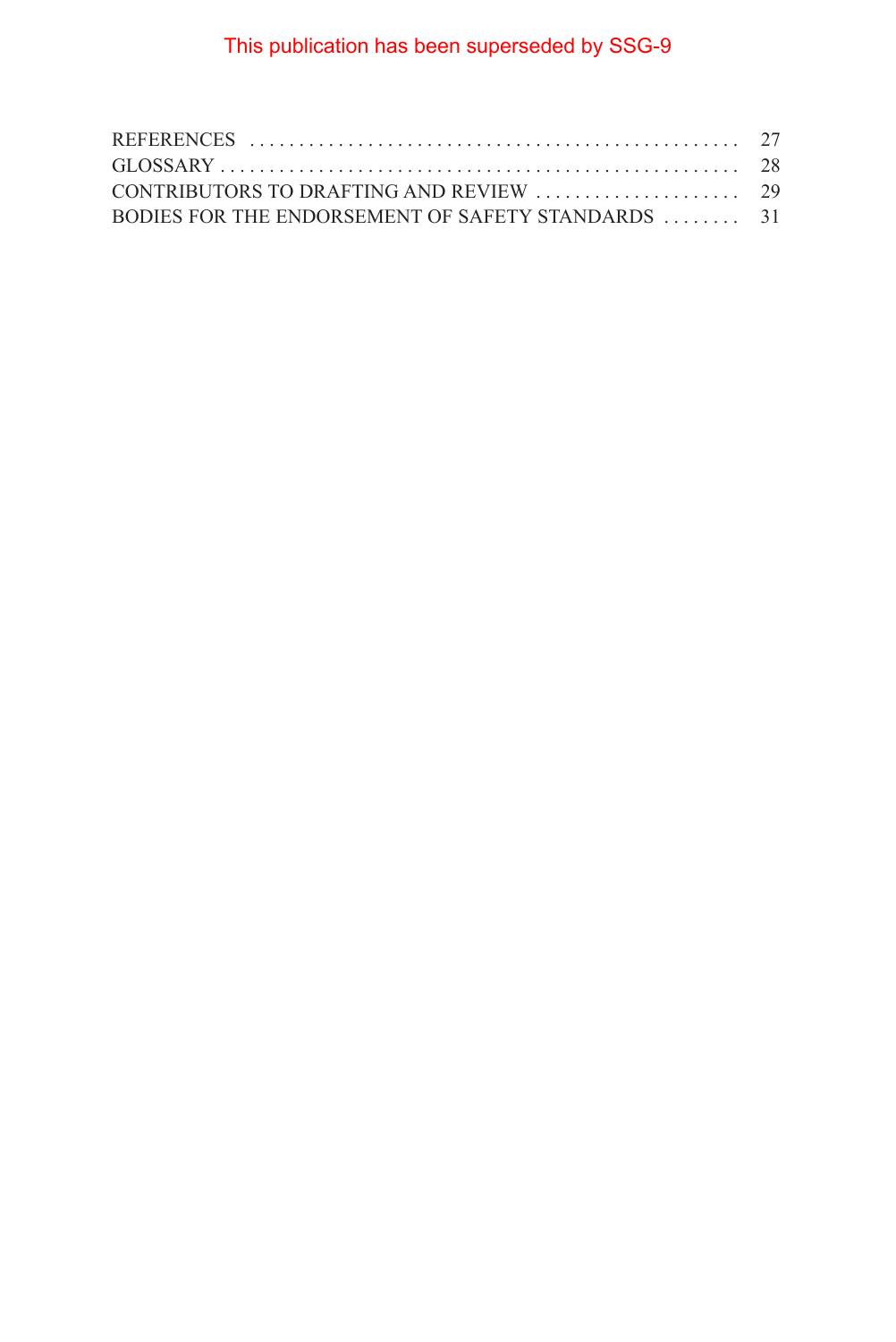# **1. INTRODUCTION**

#### BACKGROUND

1.1. This Safety Guide was prepared under the IAEA programme for safety standards for nuclear power plants. It supplements the Safety Requirements publication on Site Evaluation for Nuclear Facilities that is planned to supersede the Code on the Safety of Nuclear Power Plants: Siting, Safety Series No. 50-C-S (Rev. 1), IAEA, Vienna (1988). The present publication provides guidelines and recommends procedures for the evaluation of seismic hazards for nuclear power plants. It supersedes Safety Series No. 50-SG-S1 (Rev. 1), Earthquakes and Associated Topics in Relation to Nuclear Power Plant Siting, IAEA, Vienna (1991).

1.2. This publication takes into account the following: the need for hazard curves for the probabilistic safety assessment (PSA) of external events for new and existing nuclear facilities; feedback from IAEA reviews of seismic studies for nuclear facilities performed over the past decade; collective knowledge of the effects of significant recent earthquakes; and new approaches in methods of analysis.

1.3. In the site evaluation for a plant, engineering solutions will generally be available to mitigate, by means of certain design features, the potential vibratory effects of earthquakes. However, such solutions cannot always be demonstrated to be adequate for mitigating the effects of phenomena of permanent ground displacement such as surface faulting, subsidence, ground collapse or fault creep.

#### OBJECTIVE

1.4. The main objective of this Safety Guide is to provide recommendations on how to determine the ground motion hazards for a plant at a particular site and the potential for surface faulting, which could affect the feasibility of construction and safe operation of a plant at that site.

#### **SCOPE**

1.5. The guidelines and procedures presented in this Safety Guide can appropriately be used in evaluations of site suitability and seismic hazards for nuclear power plants in any seismotectonic environment. The probabilistic seismic hazard analysis recommended in this Safety Guide also addresses the needs for seismic hazard analysis of external event PSAs conducted for nuclear power plants. Many of the methods and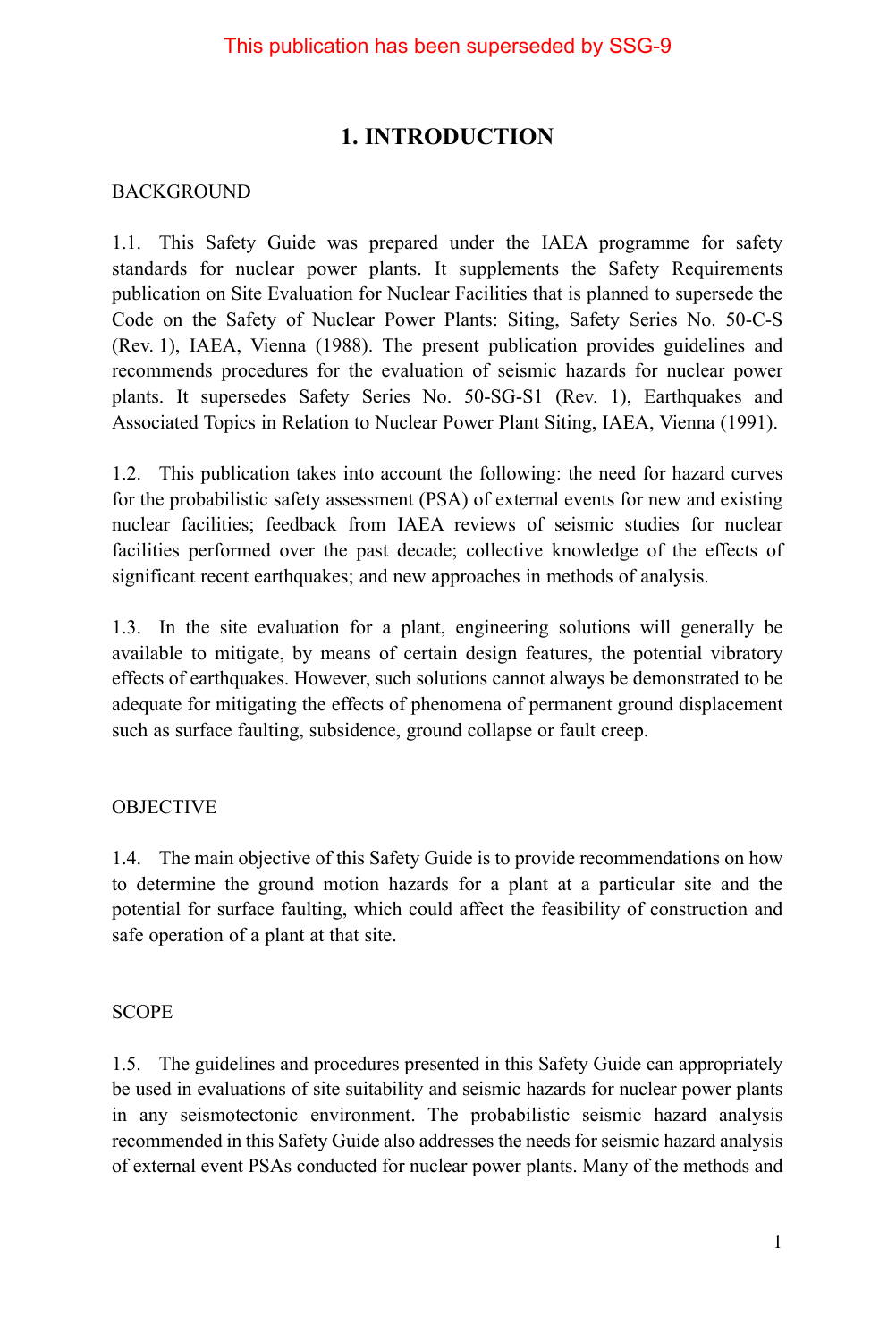processes described may also be applicable to nuclear facilities other than power plants. Other phenomena of permanent ground displacement (liquefaction, slope instability, subsidence and collapse) as well as the topic of seismically induced flooding are treated in Safety Guides relating to foundation safety [1] and coastal flooding [2].

#### **STRUCTURE**

1.6. Recommendations of a general nature are given in Section 2. Section 3 discusses the acquisition of a database containing the information needed to evaluate and address all hazards associated with earthquakes. Section 4 covers the use of this database for construction of a seismotectonic model. Sections 5 and 6 review ground motion hazards and evaluations of the potential for surface faulting, respectively. Section 7 addresses quality assurance in the evaluation of seismic hazards for nuclear power plants.

## **2. GENERAL RECOMMENDATIONS**

2.1. The hazards of ground motion and faulting associated with earthquakes and geological phenomena shall be investigated for every nuclear power plant. Investigations in this area, which form the basis for technical judgements in the site evaluation for a plant, are treated in this Safety Guide for all levels of exposure to seismic hazards.

2.2. The geological, geophysical and seismological characteristics of the region around the site and the geotechnical characteristics of the site area should be investigated and evaluated as described in this Safety Guide.

2.3. Where necessary, the site region should include areas extending beyond national borders and, for sites located near a coastline, the relevant offshore area. In other words, the database should be homogeneous for the entire region to the extent possible, or, at a minimum, should be sufficiently complete for characterizing, from a seismotectonic point of view, features relevant to the site that are located in other States or in offshore areas.

2.4. The size of the region to be investigated, the type of information to be collected and the scope and detail of the investigations should be determined according to the nature and complexity of the seismotectonic environment.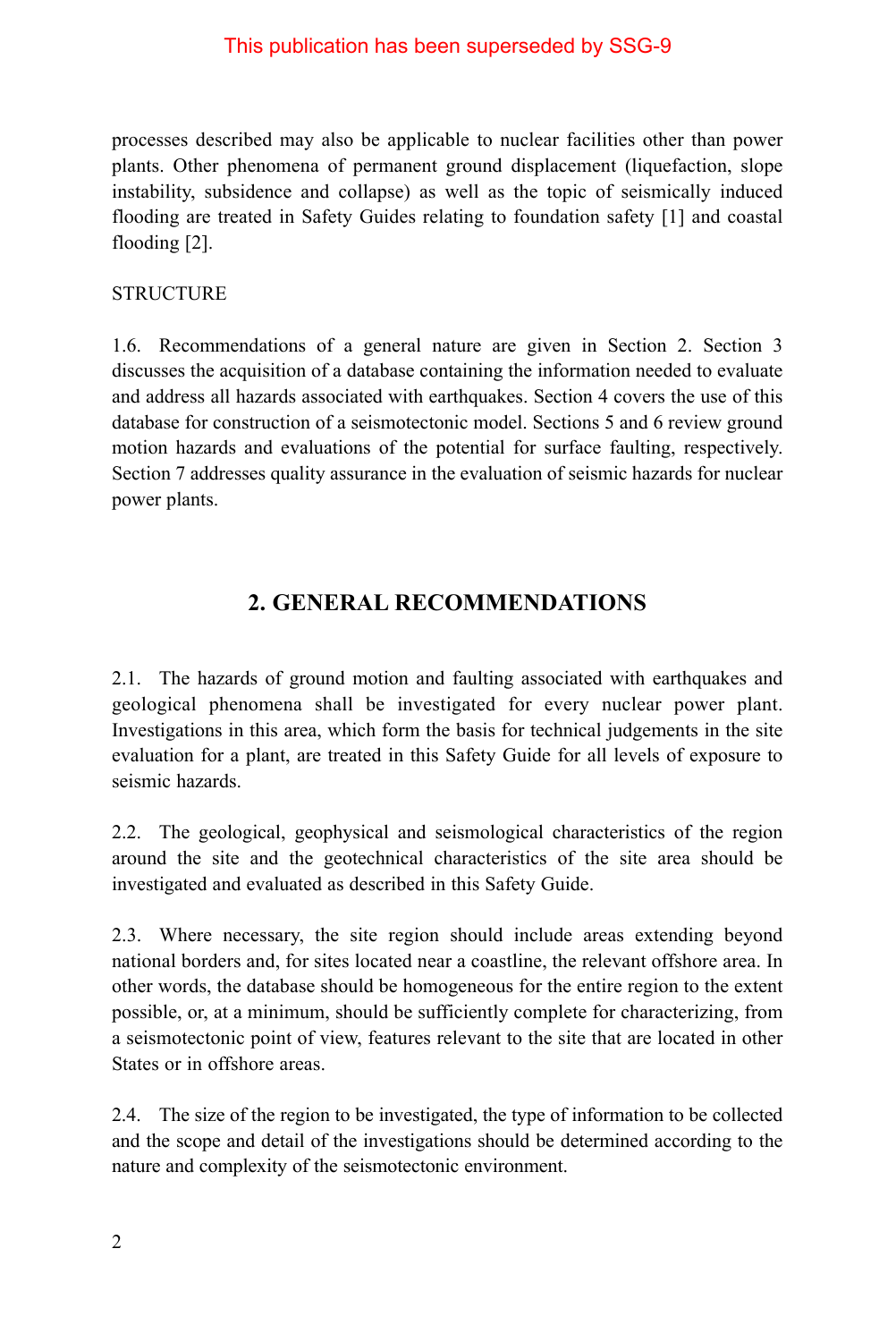2.5. In all cases, the scope and detail of the information to be collected and investigations to be undertaken should be sufficient to determine the ground motion and fault displacement hazards.

2.6. Regardless of any lower apparent exposure to seismic hazard, and as a good safety practice, a minimum of 0.1g peak horizontal ground acceleration should be adopted for all plants as a value to scale the appropriate response spectra which corresponds to the seismic level 2 (SL-2) earthquake, as determined in Section 5 (see Ref. [3]).

2.7. The general approach to seismic hazard evaluation should be directed towards reducing the uncertainties at various stages of the process. Experience shows that the most effective way of achieving this is to collect a sufficient amount of reliable and relevant data. There is generally a trade-off between the effort needed to compile a detailed, reliable and relevant database and the degree of uncertainty that the analyst should take into consideration at each step of the process.

2.8. The ultimate purpose of the data compilation and seismic hazard analysis described here is to determine the ground motion and fault displacement hazards for a nuclear power plant site. Every aspect of the identification, analysis and characterization of seismic sources and estimation of ground motion hazards may involve substantial subjective interpretation by experts. Particular care should be taken to avoid bias. Experts should not promote any one hypothesis or model but should evaluate all viable hypotheses and models using the available data, and then develop an integrated evaluation which incorporates both knowledge and uncertainties.

# **3. NECESSARY INFORMATION AND INVESTIGATIONS (DATABASE)**

#### OVERVIEW

3.l. A comprehensive and integrated database should be acquired which incorporates in a coherent form the information needed to evaluate and resolve issues relating to all hazards associated with earthquakes.

3.2. It should be ensured that each element of every practical database has been investigated as fully as possible before integration of the various elements is attempted. The integrated database should include all relevant information; that is,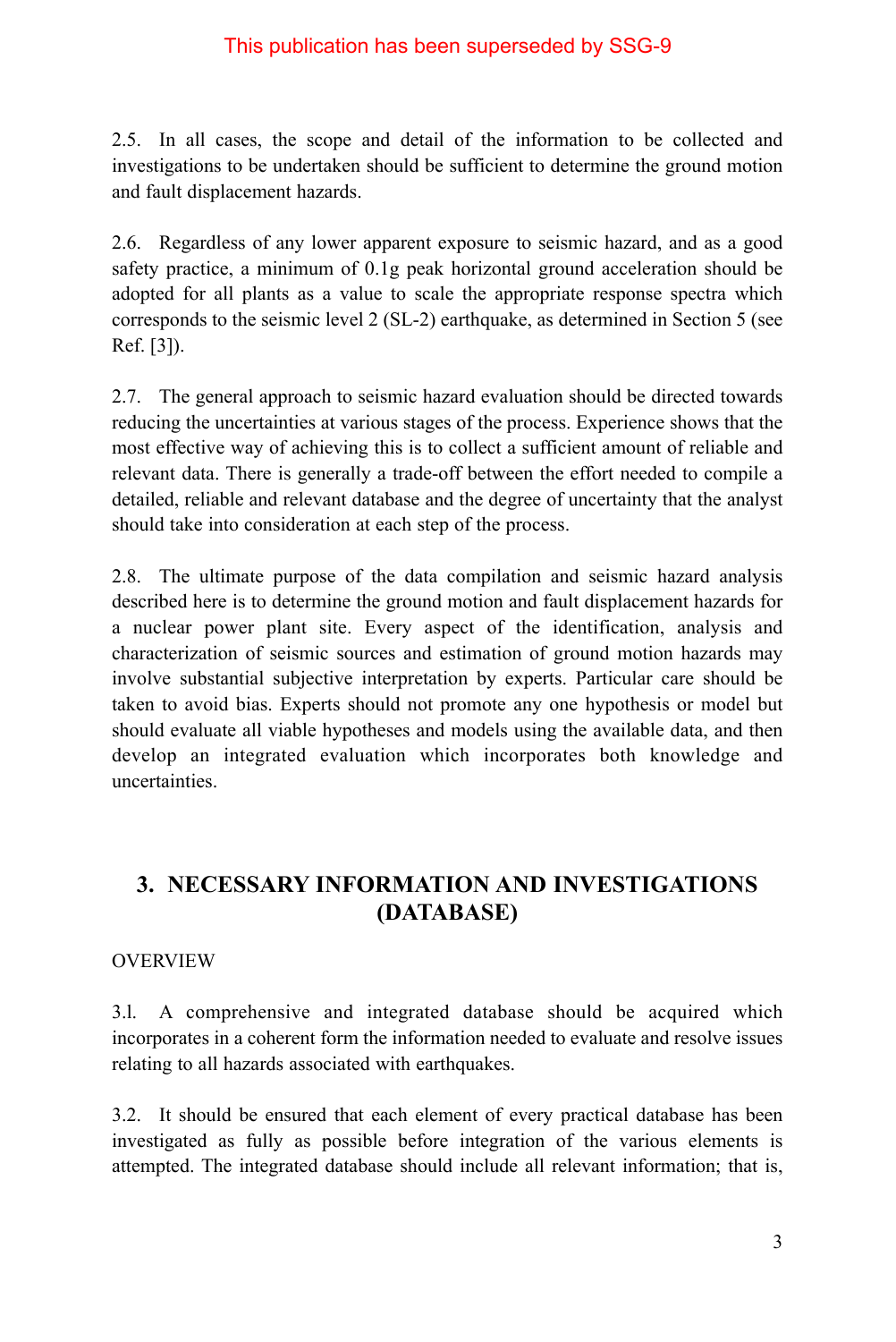not only geological, geophysical, geotechnical and seismological data, but also any other information that is relevant to evaluating the ground motion, faulting and geological hazards at the site.

3.3. Investigations should be conducted on four scales — regional, near regional, site vicinity and site area — thus leading to progressively more detailed investigation, data and information. The detail of these data is determined by the different scales. The first three scales of investigation lead primarily to progressively more detailed geological and geophysical data and information. The site area investigations are aimed at developing the geotechnical database. In order to achieve consistency in the presentation of information, data should be compiled in a geographical information system (GIS) whenever possible and all data, evaluations and interpreted products should be displayed on a consistent scale to facilitate comparison.

3.4. The compilation of the seismological database will normally be less dependent on the regional, near regional and site vicinity scales. That is, the scope and detail of the information to be compiled will be largely independent of scale for the entire region of the site. However, seismogenic structures in the near region and in the site vicinity will normally be more important for seismic hazard evaluation, depending on the rates of activity, maximum magnitude and regional attenuation. Particularly for intraplate tectonic settings, attention should be paid to compiling seismological data for more distant sources that may be beyond the typical boundaries of the region. In offshore regions, adequate geophysical investigations should be carried out in order to compensate for any lack of, or deficiency in, seismological data.

#### GEOLOGICAL, GEOPHYSICAL AND GEOTECHNICAL DATABASE

#### **Regional investigations**

3.5. The objective of obtaining data on a regional scale is to provide knowledge of the general geodynamic setting of the region and to identify and characterize those geological features that may influence or relate to the seismic hazard at the site. The most relevant among those geological features are structures that show potential for displacement and/or deformation at or near the ground surface; that is, capable faults. The data will usually be obtained from any type of published and unpublished geological and geophysical sources (for example, data derived from existing galleries, road cuts or water boreholes) and should be presented on maps with appropriate cross-sections. The size of the relevant region will vary depending on the geological and tectonic setting, and its shape may be asymmetric in order to include distant significant sources of earthquakes. Its radial extent will typically be 150 km or more.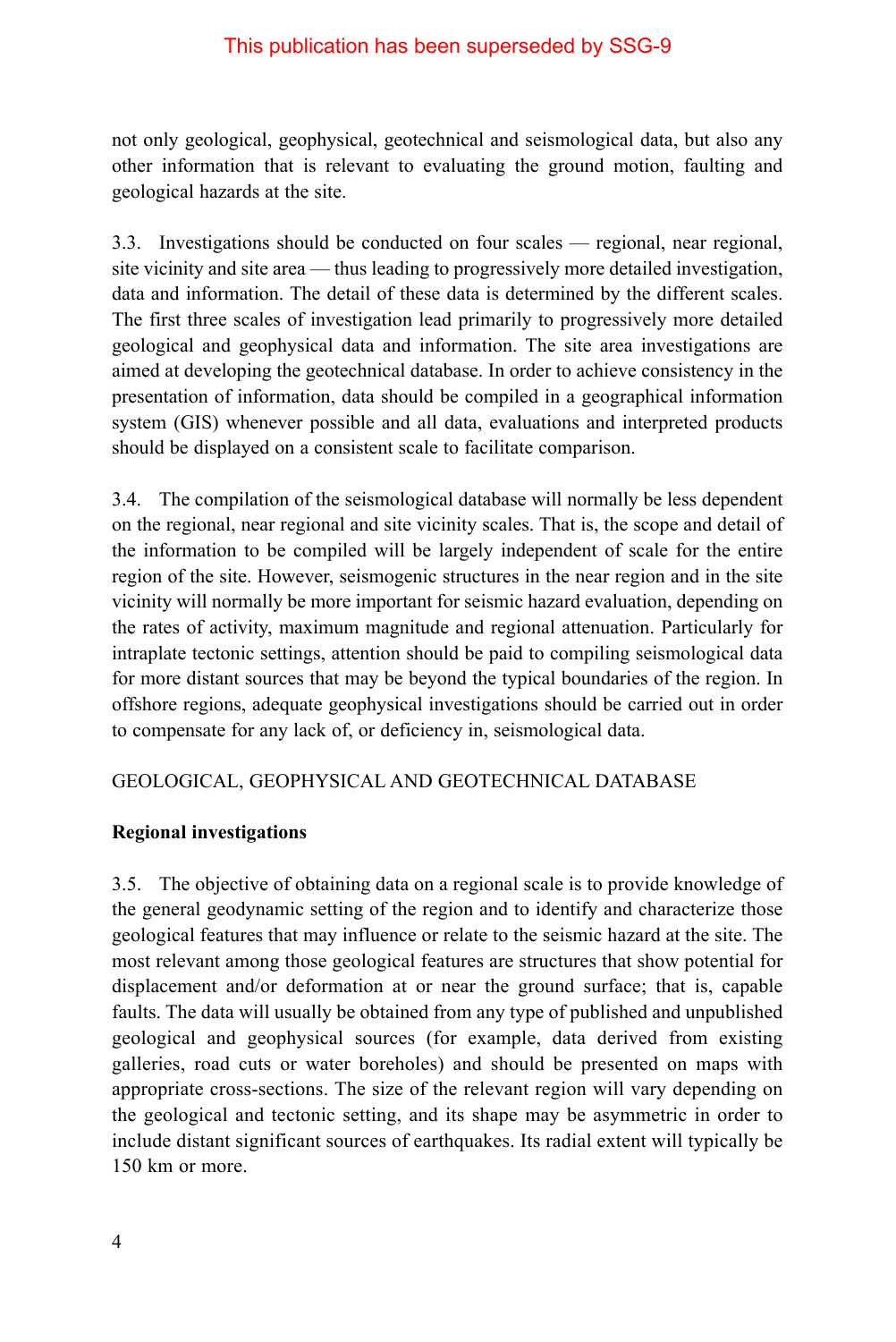3. 6. In the particular case of investigations into the potential for tsunamis (see Ref. [2]), the investigations may need to consider sources at very great distances from the site.

3.7. Where existing data are inadequate for the purpose of delineating seismogenic structures, in terms of location, extent and rate of ongoing tectonism, it may be necessary to verify and complete the database by acquiring new geological and geophysical data. This may involve investigations at the scale (detail) of the near region and site vicinity to assess the potential seismogenic features located outside the near region. Identification of the ground effects of past earthquakes on the geological–geomorphological environment (that is, the palaeoseismology; see para. 4.17) is also useful for this purpose.

3.8. The data are typically presented on maps at a scale of 1:500 000 and with appropriate cross-sections.

#### **Near regional investigations**

3.9. Near regional studies should include a geographical area typically not less than 25 km in radius, although this dimension should be adjusted to reflect local conditions. The objectives are:

- to define the seismotectonic characteristics of the near region on the basis of a more detailed database than that obtained from the regional study;
- to determine the latest movements of faults and, for the faults of importance for seismic hazard assessment, the amount and nature of displacements, rates of activity and evidence of segmentation.

3.10. To supplement the published and unpublished information on near regional areas, specific investigations should typically include a definition of the stratigraphy, structural geology and tectonic history of the near region. The tectonic history should be very well defined for the current tectonic regime; for example, Upper Pleistocene–Holocene may be adequate for interplate regions, and Pliocene– Quaternary for intraplate regions. Age dating, by any applicable method, should be performed. In addition to field mapping, various sources of data should be used, for example:

— Subsurface data derived from geophysical investigations (such as seismic reflection and refraction, and gravimetric, electric and magnetic techniques), to characterize spatially the identified structures considered to be relevant for the seismic hazard at the site in terms of their geometry, extent and rate of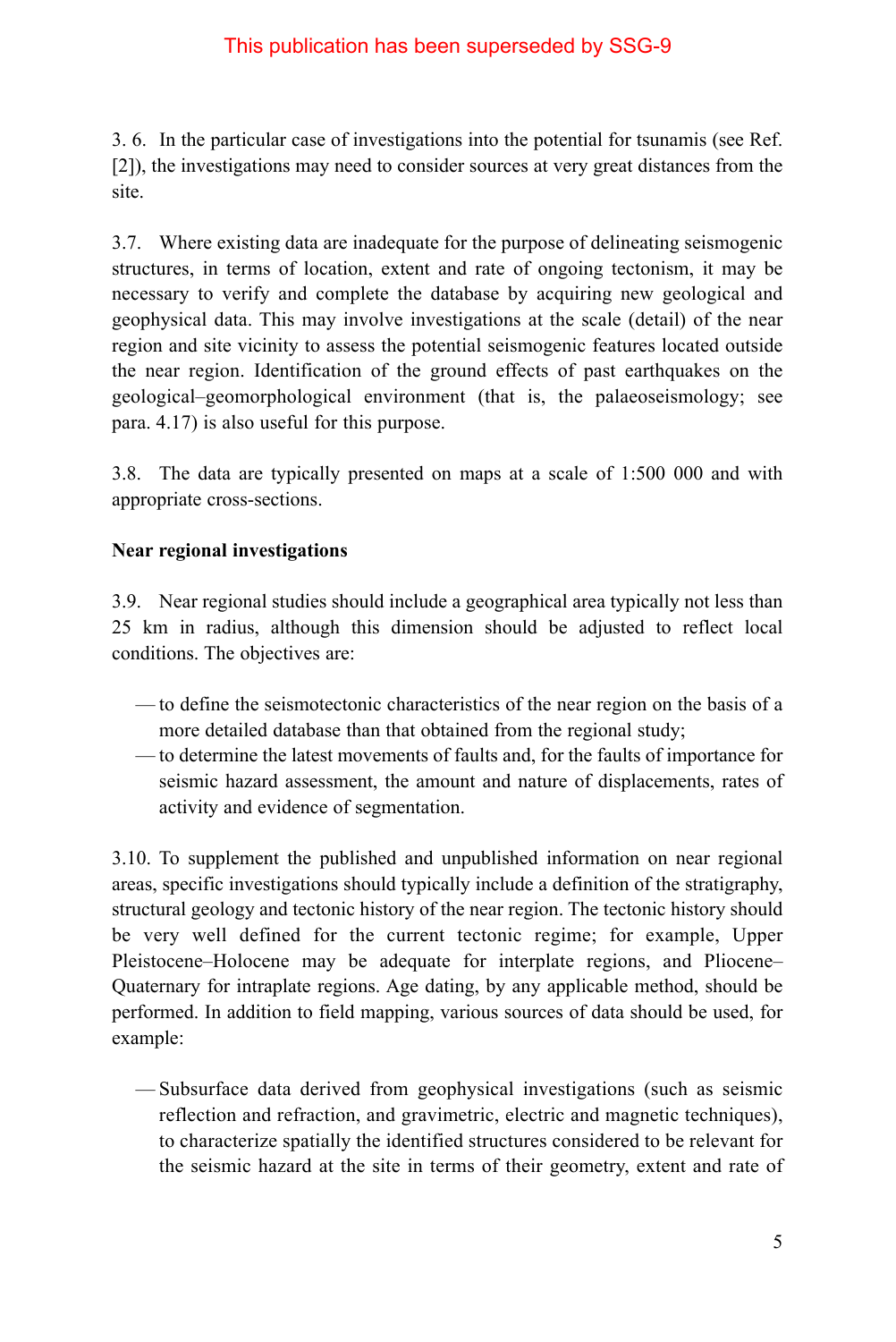tectonism. Use of heat flow data may be also necessary. These data are of primary importance in dealing with offshore areas (for sites located on or near a coastline).

- Surface data derived from studies of Quaternary formations or landforms, such as terrace analysis and pedological and sedimentological studies. Use should be made of aerial and satellite photographs and/or images for this task.
- For understanding the ongoing rate and type of tectonism, use should also be made of data derived by recently developed technological means, such as global positioning system data and interferometry data, and data from strain rate measurements.

3.11. For some relevant structures identified in the near regional investigations, it may be necessary to conduct additional geological and geophysical studies at the site vicinity level in order to obtain the desired detail of characterization (see also para. 4.17).

3.12. Investigations should be made in sufficient detail so that the causes of each recent (in terms of the pertinent time window for the specific local tectonic environment) geological and geomorphological feature that is relevant — for example, linear topographic or structural features as found in photographs, remote sensing imagery or geophysical data — can be properly included in a reasonable model of the recent geological evolution of the area.

3.13. The data are typically presented on maps at a scale of 1:50 000 and with appropriate cross-sections.

#### **Site vicinity investigations**

3.14. Site vicinity studies should cover a geographical area typically 5 km in radius. In addition to providing a yet more detailed database for this smaller area, the objective of these investigations is to define in greater detail the neotectonic history of faults, especially for determining the potential for surface faulting at the site (fault capability), and to identify conditions of potential geological instability of the site area.

3.15. Investigations of the site vicinity should typically include geomorphological– geological mapping, geophysical prospecting, boreholes and trenching (see also para. 4.17), and should provide the following data:

— a geological map with cross-sections;

— age, type and amount of displacement of all the faults located in the area;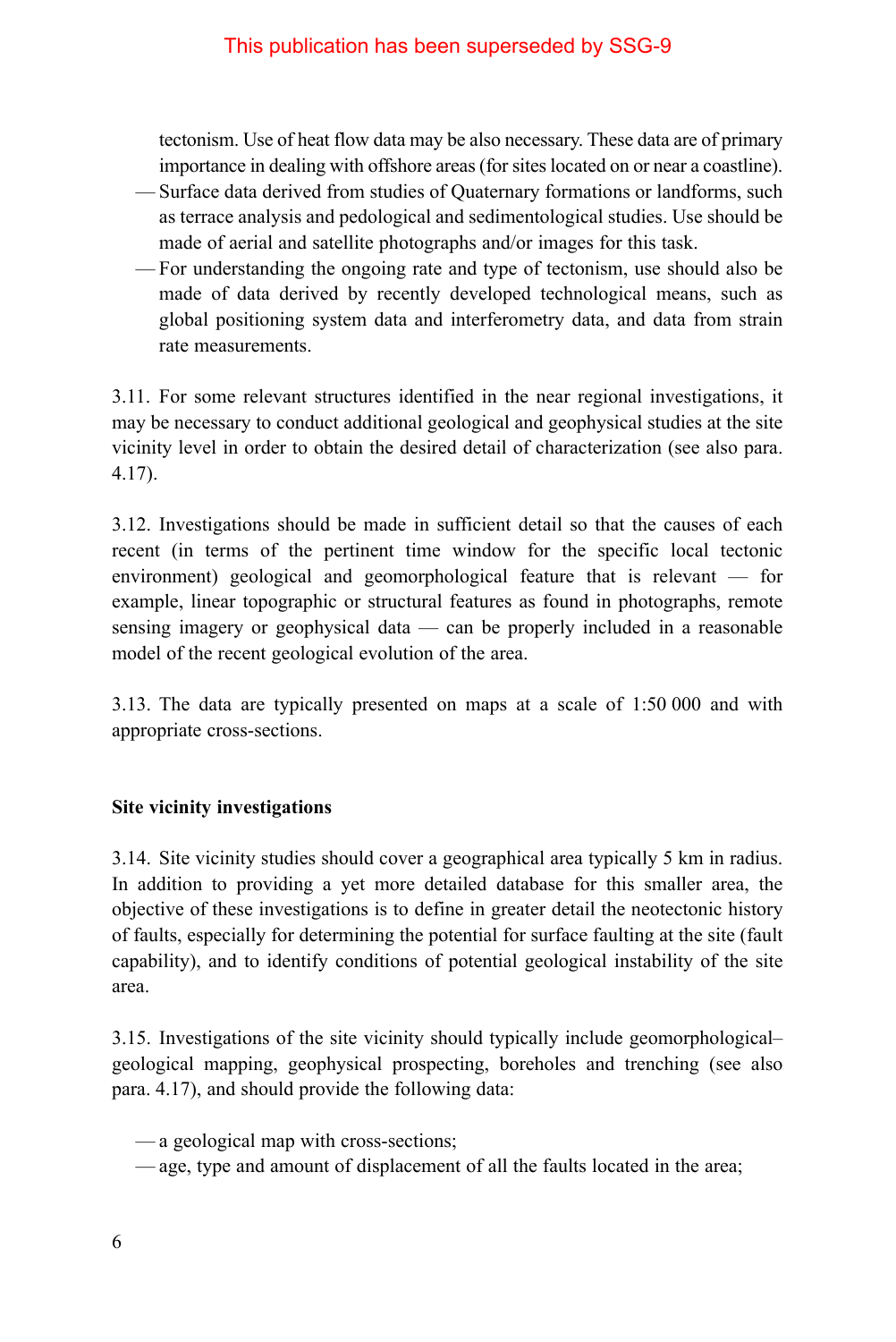— identification and characterization of locations exhibiting potential hazards induced by natural phenomena (for example, Karst, subsidence, landslide) and by human activities. Special attention should be paid to the potential for induced seismicity resulting from the impoundment of large dams or reservoirs, or from extensive fluid injection into or extraction from the ground.

3.16. The data are typically presented on maps at a scale of 1:5000 and with appropriate cross-sections.

#### **Site area investigations**

3.17. Site area studies should include the entire area covered by the plant, which is typically one square kilometre. The primary objective of these investigations is to obtain detailed knowledge of the potential for permanent ground displacement and to provide information on the dynamical properties of foundation materials (such as P and S wave velocities), to be used in site response analysis.

3.18. The database should be developed from detailed geological, geophysical and geotechnical studies complemented by in situ and laboratory testing.

3.19. The following investigations of the site area should be performed, using geological, geophysical, seismological and geotechnical techniques:

- (1) Geological and geotechnical investigations: Investigations using boreholes or test excavations (including in situ testing), geophysical techniques and laboratory tests should be conducted to define the stratigraphy and structure of the site area and to determine the thickness, depth, dip, and static and dynamic properties of the different subsurface layers as may be required by engineering models (Poisson's ratio, Young's modulus, shear modulus, density, relative density, shear strength, consolidation and swelling characteristics, grain size distribution).
- (2) Hydrogeological investigations: Investigations using boreholes and other techniques should be conducted to define the geometry, physical and chemical properties, and steady state behaviour (recharge, transmissivity) of all aquifers in the site area, with the specific purpose of determining how they interact with the foundation.
- (3) Investigations of site effects: The dynamic behaviour of the rock and soil at the site should be assessed, using available historical and instrumental data as a guide.

3.20. All the data required for assessing the dynamic soil–structure interaction (see Ref. [1]) should be acquired in the course of these investigations. For completeness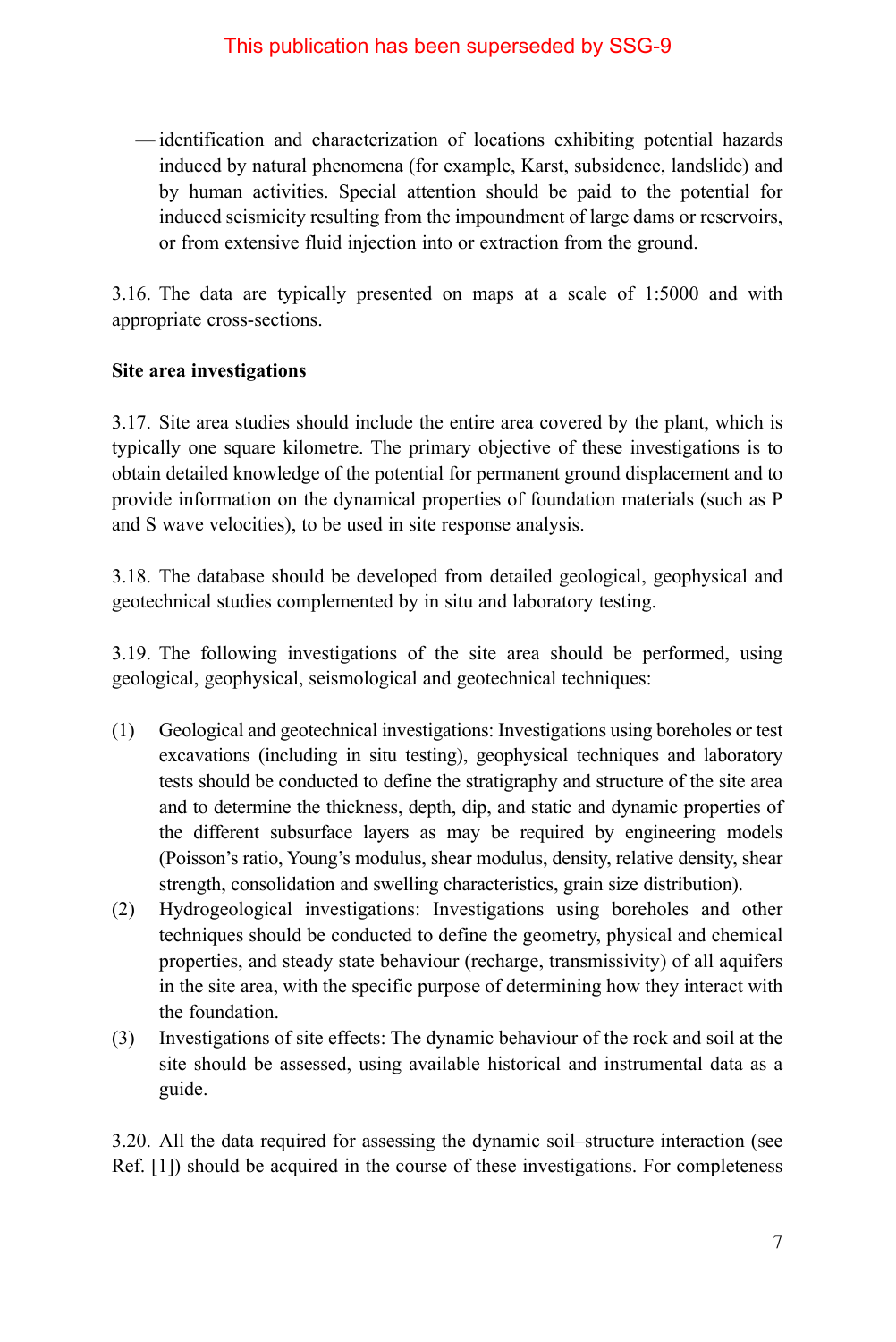and efficiency, the investigations described in para. 3.19 should be integrated with the investigations required for the dynamic soil–structure interaction as described in Ref. [1].

3.21. The data are typically presented on maps at a scale of 1:500 and with appropriate cross-sections.

#### SEISMOLOGICAL DATABASE

3.22. Data shall be collected for all recorded earthquakes that have occurred in the region.

#### **Historical earthquake data**

3.23. All 'pre-instrumental' historical earthquake data (that is, for events for which no instrumental recording was possible) shall be collected, extending as far back in time as possible. Palaeoseismological information on historical earthquakes should also be taken into account (see para. 4.17).

3.24. To the extent possible, the information on each earthquake should include:

- date and time of the event;
- location of the macroseismic epicentre;
- estimated focal depth;
- estimated magnitude;
- maximum intensity and, if different, intensity at the macroseismic epicentre, with a description of local conditions;
- isoseismal contours;
- estimates of uncertainty for all of the above parameters;
- intensity of the earthquake at the site, together with any available details of effects on the soil;
- an assessment of the quality and quantity of data from which the above parameters have been estimated.

The intensity scale used in the catalogue should be specified, since levels can vary depending on the scale used. The magnitude and depth estimates for such earthquakes should be based on relevant empirical relationships between instrumental data and macroseismic information, which may be developed from the data described in para. 3.23. When the catalogue of relevant historical earthquake data has been compiled, its completeness and reliability should be assessed.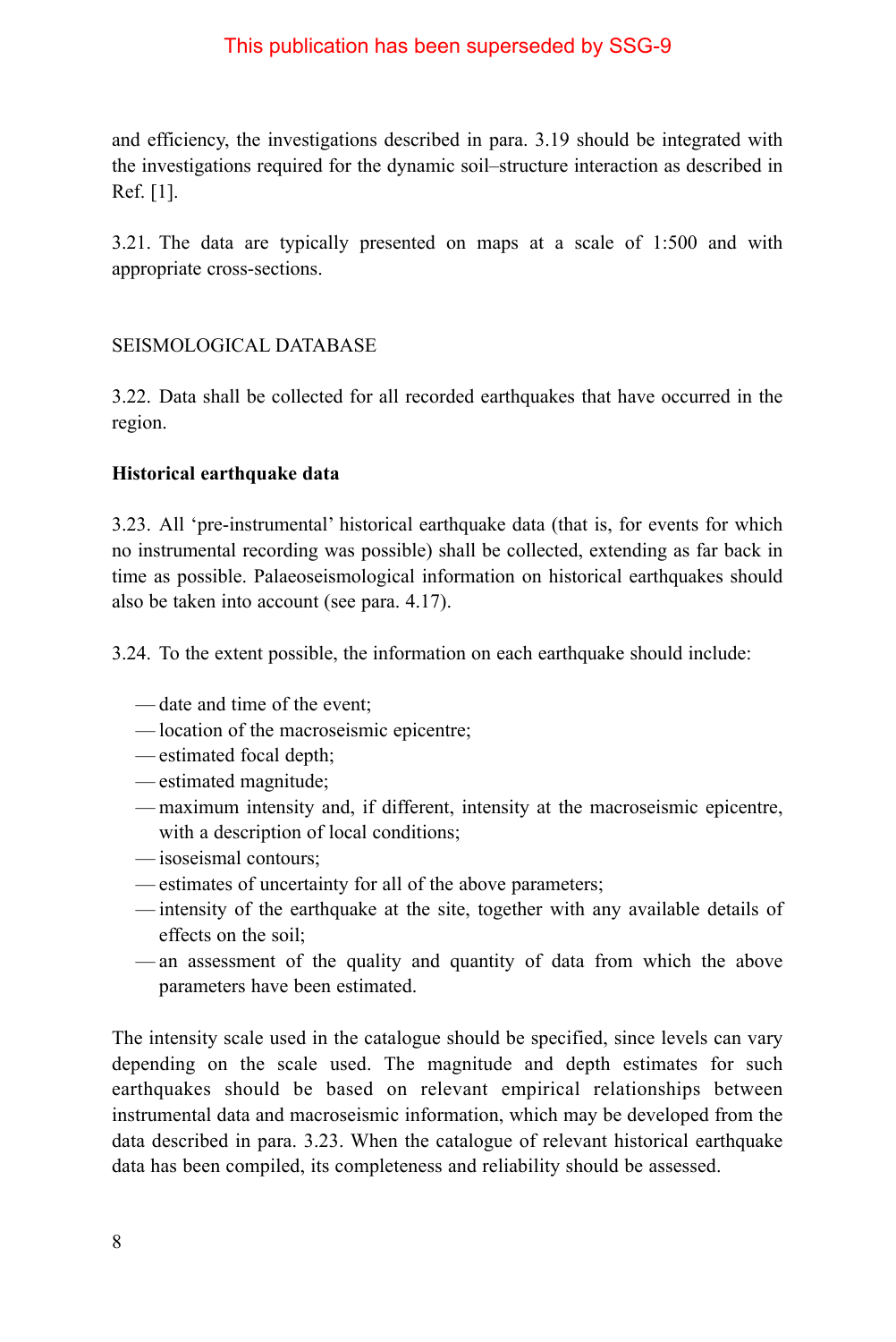3.25. When the catalogue of historical and instrumental earthquake data has been compiled, the assessment of completeness of the information it contains, particularly in terms of macroseismic intensity, magnitude, date, location and focal depth, will be fundamental to a properly conducted seismic hazard evaluation. In general, the catalogues are incomplete for small magnitude events owing to the threshold of recording sensitivity, and for large magnitude events owing to their long recurrence intervals (and the comparatively short period of coverage of the catalogues). Appropriate methods should be used to take account of this incompleteness.

#### **Instrumental earthquake data**

3.26. All available instrumental earthquake data shall be collected. The information to be obtained for each earthquake includes:

- time of origin;
- location of epicentre and hypocentre;
- all magnitude determinations, including those on different scales, and any information on seismic moment or stress drop;
- dimensions and geometry of the fore-shock and aftershock zones;
- other information that may be helpful in understanding the seismotectonic regime, such as focal mechanism, stress drop and other source parameters;
- estimates of uncertainty for each of the above parameters;
- macroseismic details as discussed in para. 3.24.

When the catalogue of relevant instrumental earthquakes has been compiled, its reliability and completeness should be assessed.

3.27. It should be noted that, in addition to catalogues maintained by individual States or neighbouring States, worldwide instrumental earthquake catalogues are maintained by various organizations such as the International Seismological Centre, the United States National Earthquake Information Center and the European– Mediterranean Seismological Centre in France.

#### **Site specific instrumental data**

3.28. To supplement the available data on earthquakes with more detailed information on potential seismic sources, it is often useful to operate a network of sensitive seismographs having a recording capability for micro-earthquakes. The minimum monitoring period necessary to obtain meaningful data for seismotectonic interpretation is several years for regions of high seismicity, and may be longer for regions of low seismicity.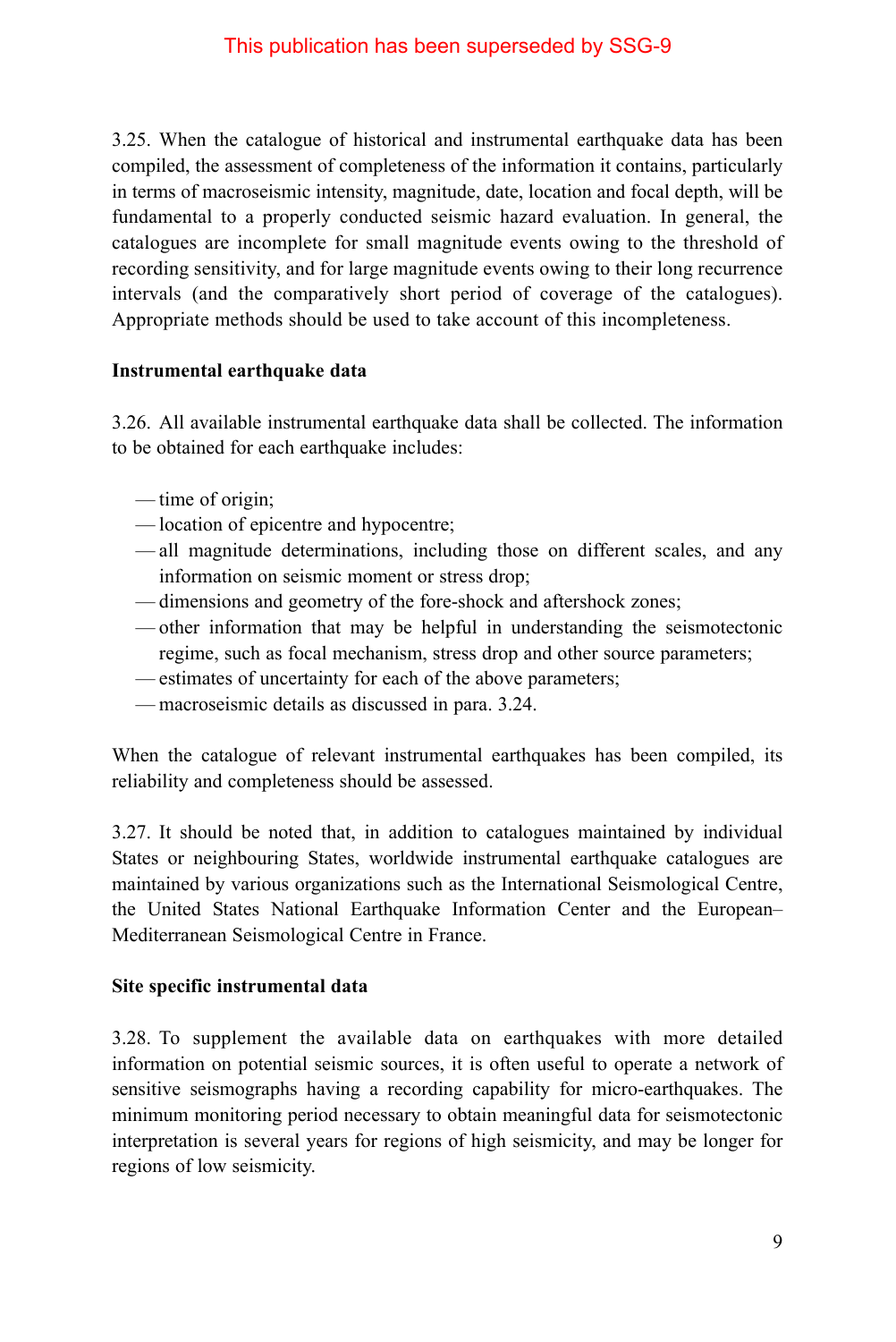3.29. Earthquakes recorded within and near such a network should be carefully analysed in connection with seismotectonic studies of the near region.

3.30. Wherever possible, recordings of regional strong ground motion should be collected and used for deriving appropriate seismic wave attenuation functions and in developing the response spectra as discussed in Section 5.

3.31. Strong motion accelerographs should be installed permanently within the site area and maintained so as to operate continuously and record small and large events (see Ref. [3]).

# **4. CONSTRUCTION OF A REGIONAL SEISMOTECTONIC MODEL**

#### INTRODUCTION

4.1. The link between the database and any calculational model for deriving hazard levels is a regional seismotectonic model which should be based on a coherent merging of the regional databases. In the construction of such a model, all existing interpretations of the seismotectonics of the region that may be found in the available literature should be taken into account. Above all, a sound database is essential in the construction of a reliable seismotectonic model. It should be noted that the most sophisticated methods will not yield good models if the database is poor or insufficient.

4.2. The standard procedure is to integrate the elements of the seismological, geophysical and geological databases (see Section 3) in order to construct a coherent seismotectonic model (or alternative models) consisting of a discrete set of seismogenic structures.

4.3. The seismogenic structures identified may not explain all the observed earthquake activity. This is because seismogenic structures may exist without recognized surface or subsurface manifestations and because of the timescales involved; for example, fault displacements may have long recurrence intervals with respect to seismological observation periods.

4.4. Consequently, any seismotectonic model consists, to a greater or lesser extent, of two types of seismic sources: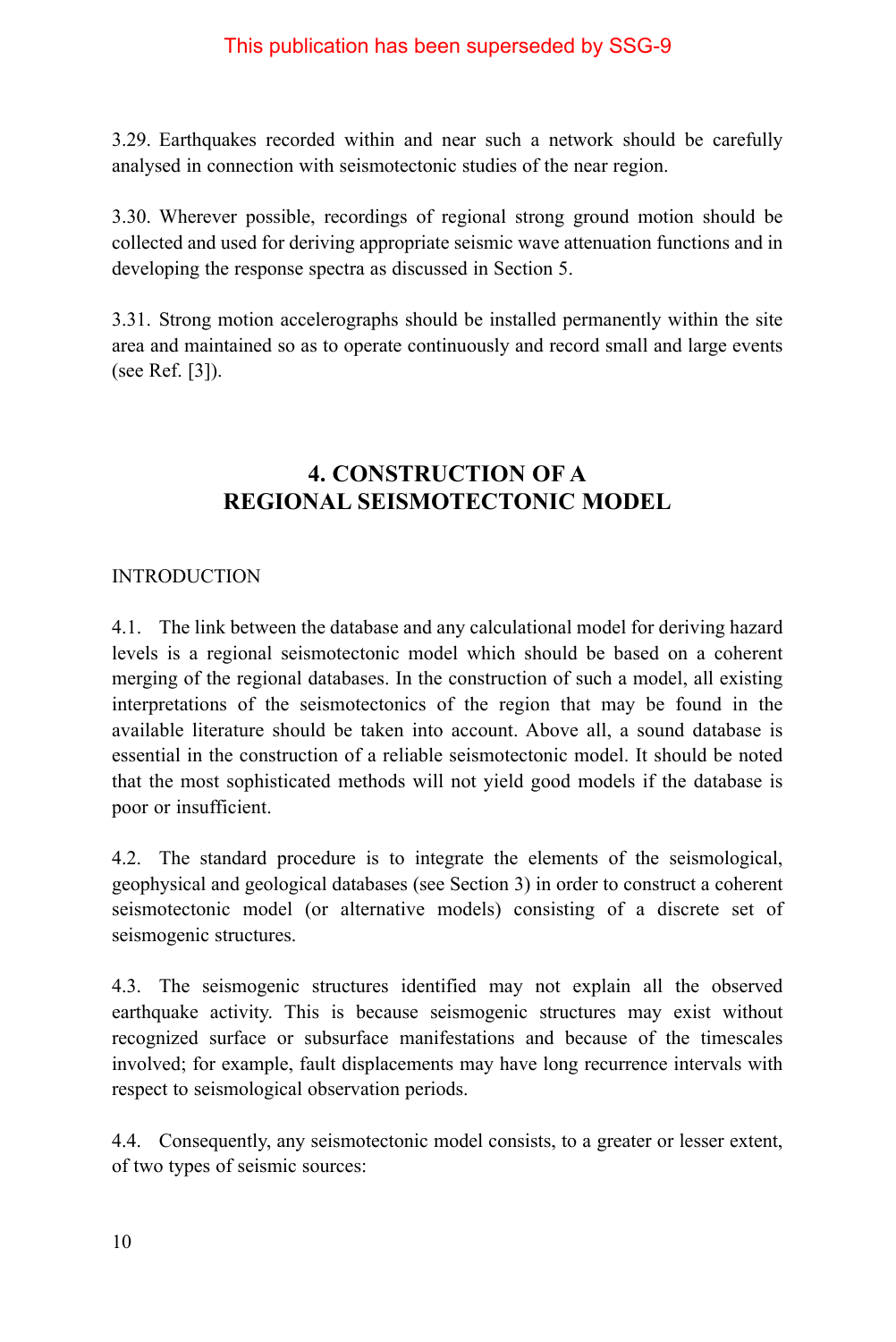- those seismogenic structures which can be identified by using the available database;
- diffuse seismicity (consisting usually, but not always, of small to moderate earthquakes) which is not attributable to specific structures identified by using the available database.

4.5. The identification, evaluation and characterization of seismogenic structures is described in Section 3. Evaluation and characterization of both these types of seismic sources involve assessments of uncertainty. However, the second type, diffuse seismicity, is a particularly complex problem in seismic hazard evaluation and generally will involve greater uncertainty because the sources of the earthquakes are not well understood. A complete definition of these sources involves expert interpretations that are uncertain. The uncertainty in the interpretations should be properly assessed in order to incorporate it into the evaluation of the ground motion hazard at the site. This assessment should typically involve alternative interpretations and the weighting of each alternative according to the interpreted degree of support that it has in the data.

4.6. Although attempts should be made to define all the parameters of each element in a seismotectonic model, the construction of the model should be data driven, and any tendency to interpret data only in a manner that supports some preconception should be avoided.

4.7. When it is possible to construct alternative models which explain the observed seismological, geophysical and geological data sufficiently well, and the differences cannot be resolved by means of additiona1 investigations within a reasonable timeframe, the final hazard evaluation should take into consideration all such models, with appropriate weights, in order to fully express the uncertainty contained in the seismotectonic model.

#### SEISMOGENIC STRUCTURES

#### **Identification**

4.8. The need to identify seismogenic structures is ultimately due to their significance for determining the ground motion or surface faulting hazard at the site.

4.9. Regarding the ground motion hazard, the concern lies with those seismogenic structures whose combination of location and earthquake potential could affect ground motion levels at the site.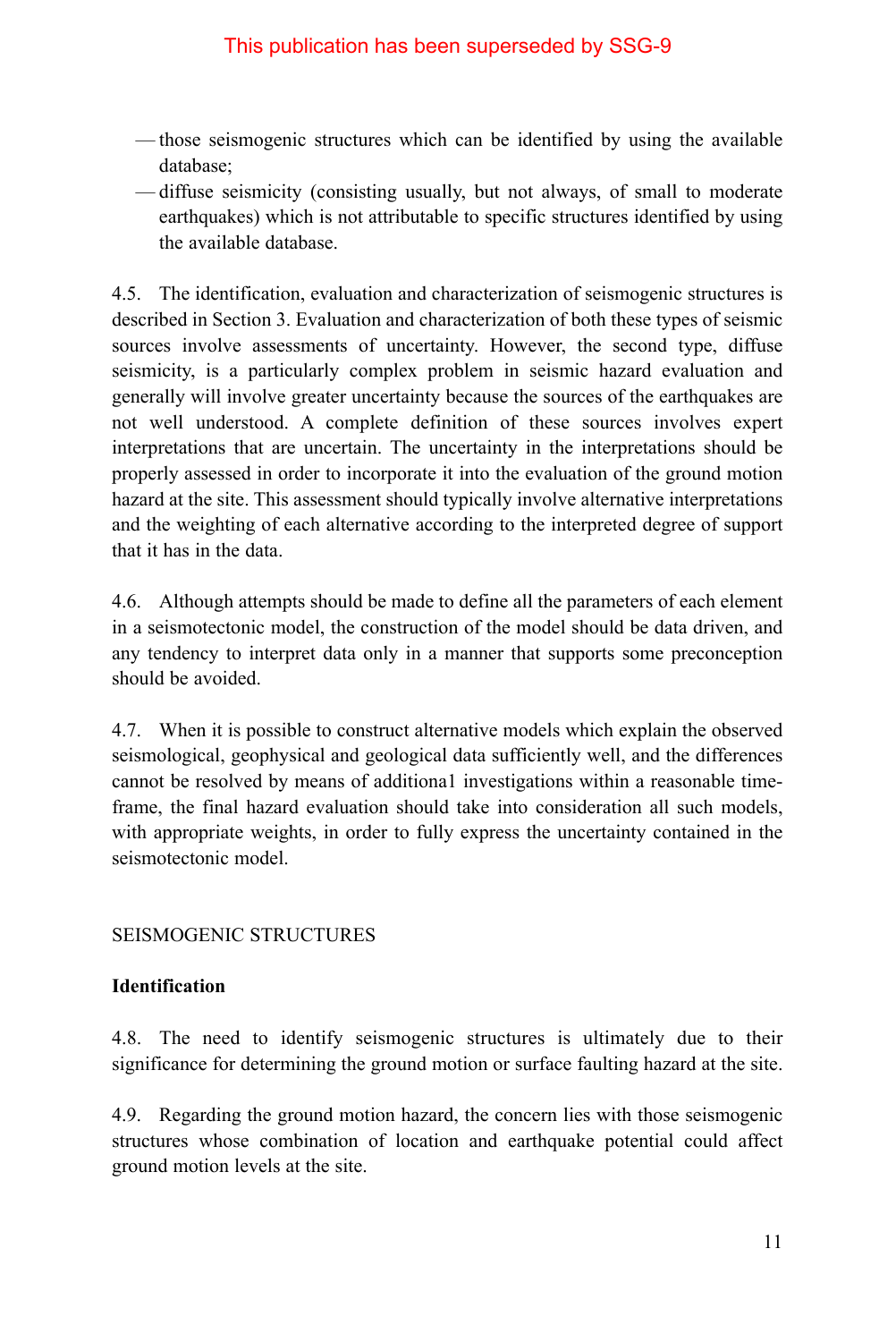4.10. Regarding the surface faulting hazard, the concern lies with those seismogenic structures close to the site that have a potential for relative displacement at or near the ground surface (that is, capable faults; see Section 6).

4.11. The identification of seismogenic structures is made on the basis of geological, geophysical and seismological data providing direct or indirect evidence that these structures have been the source of earthquakes under current tectonic conditions. The correlation of historical and instrumental recordings of earthquakes with geological and geophysical features is particularly important in identifying seismogenic structures. A lack of correlation does not necessarily indicate that a structure is not seismogenic.

4.12. Whenever the investigations described in Section 3 show that an earthquake hypocentre or a group of earthquake hypocentres can be potentially associated with a geological feature, the rationale for the association should be developed by considering the characteristics of the feature, its geometry and geographical extent, and its structural relationship to the regional tectonic framework.

4.13. Other available seismological information, such as hypocentral uncertainties, focal mechanisms, stress environments and fore-shock and aftershock distributions, should also be used in considering any association of earthquake hypocentres with geological features.

4.14. When specific data are lacking or sparse, detailed comparison of any given geological feature with other features in the region in terms of their age of origin, sense of movement and history of movement is essential.

4.15. The incorporation of seismogenic structures into a seismotectonic model should be firmly based on the available data and should incorporate uncertainties in the definition of these structures. Unsupported assumptions as to associations between earthquakes and geological features should not be considered an appropriate assessment of uncertainty, particularly when the geological feature in question is distant from the site.

#### **Characterization**

4.16. For seismogenic structures that have been identified to be pertinent to determining the exposure of the site to earthquake hazards, as discussed earlier, the associated characteristics should be determined. The dimensions of the structure, amount and direction of displacement, maximum historical earthquake,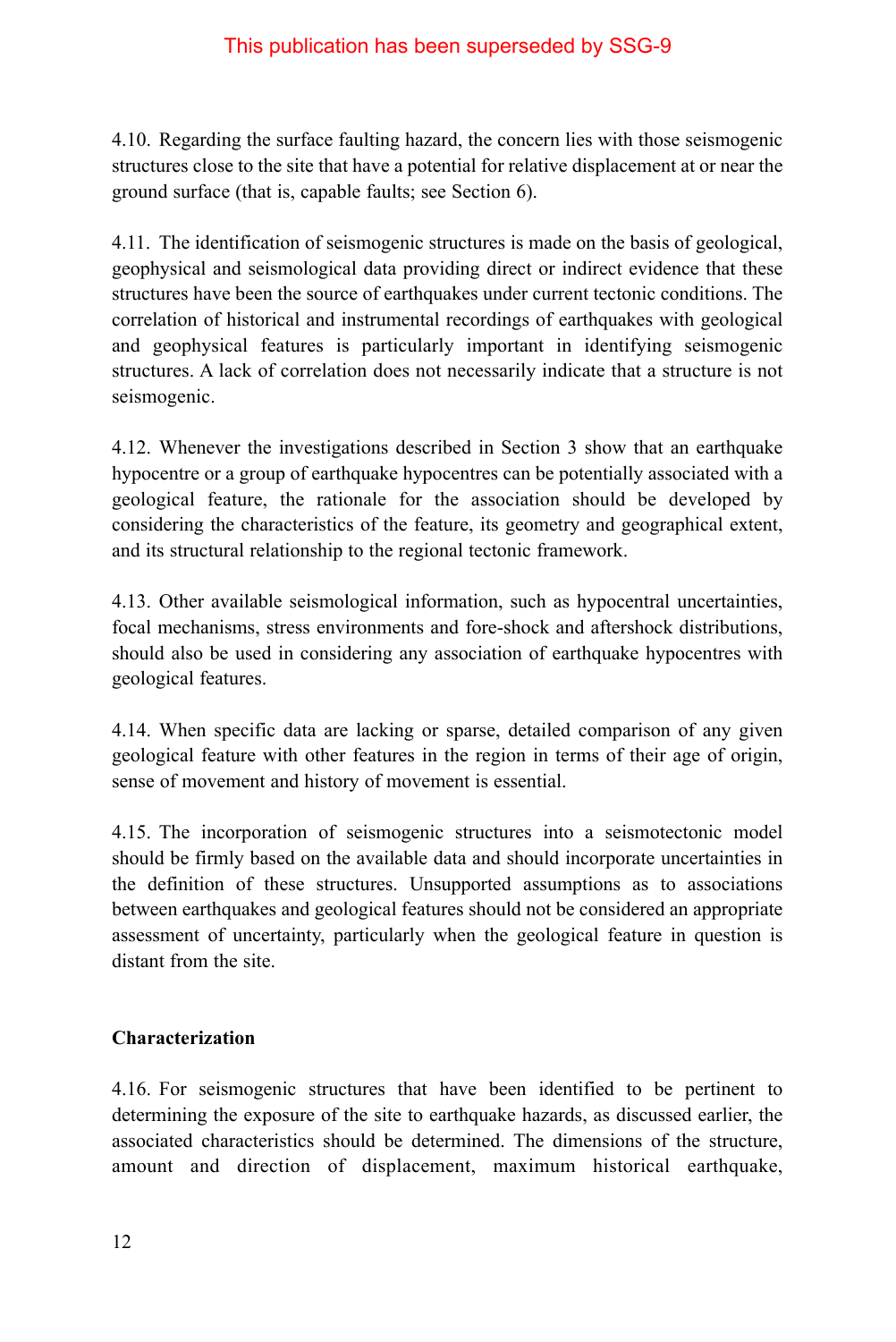palaeoseismological data, earthquake data and comparisons with similar structures for which historical data are available should be used in this determination.

4.17. Earthquakes produce effects on the environment which are also described in the intensity scales. Some of these effects (for example, faulting, liquefaction, coastline uplift), or their cumulative effect, can be used to recognize past earthquakes. The study of the geological record of past earthquakes is referred to as palaeoseismology. Palaeoseismological studies may be useful in areas where historical earthquake records are lacking. Palaeoseismological studies should be performed using the database described in Section 3 for the following purposes:

- Identification of seismogenic structures based on the recognition of effects of past earthquakes in the region.
- Improvement of the completeness of earthquake catalogues for large events, using identification and age dating of fossil earthquakes, mainly by trenching; for instance, trenching across the identified capable faults may be useful in estimating displacement magnitudes (for example, from the thickness of colluvial wedges) and recurrence (using age dating of the encountered sediments).
- Estimation of the maximum seismic potential of a given seismogenic structure, typically on the basis of the displacement per event (trenching) as well as of the cumulative effect (seismic landscape).
- Calibration of probabilistic hazard analyses, using the recurrence intervals of large earthquakes.

4.18. When sufficient information about the seismological and geological history of the movement of a fault or structure (such as segmentation, average stress drop and fault width) is available to allow estimates to be made of the maximum rupture dimensions and/or displacements of future earthquakes, direct empirical relationships can be used for evaluating the potential maximum magnitude.

4.19. In the absence of suitably detailed data, the potential maximum magnitude of a seismogenic structure can be estimated from its total dimensions. However, to use this approach, a fraction of the total length of the structure which can move in a single earthquake should be used. The fraction to be used will depend on the characteristics of the fault, in particular on its segmentation.

4.20. In the application of either of the two approaches, it should be remembered that earthquake magnitude is a function of both source dimensions and stress drop. Stress drop will usually not be known, but reasonable estimates based on available published studies may be used.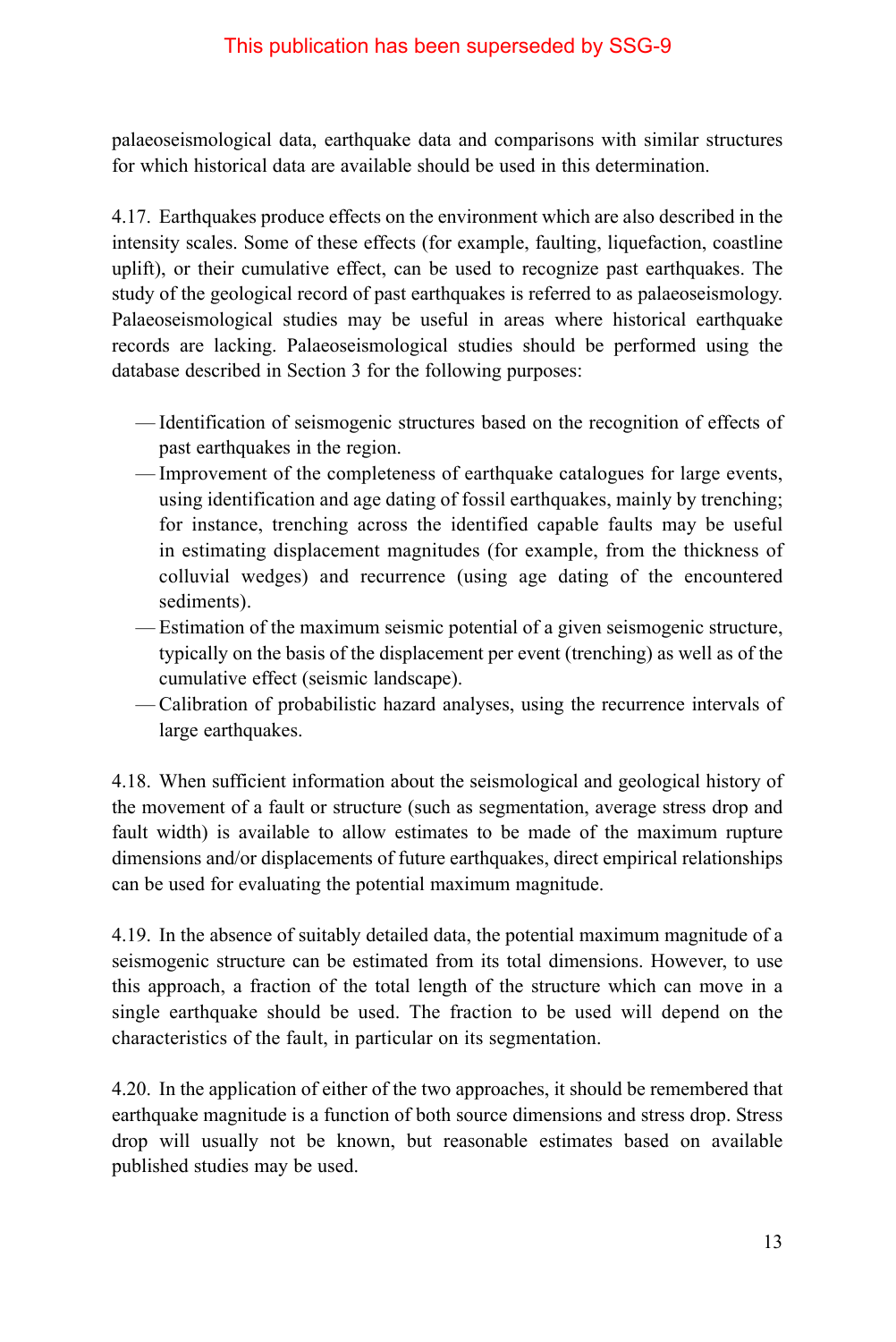4.21. Other approaches are available for estimating potential maximum magnitudes on the basis of statistical analysis of the magnitude–frequency recurrence relationships for earthquakes associated with a particular structure. These approaches assume an association between the structure and all the earthquake data used. In all cases the results of these methods should be consistent with the derived data.

4.22. Regardless of the approach or combination of approaches used, the determination of the maximum earthquake magnitude is significantly uncertain, and the uncertainty should be fully described. The result should be consistent with geological and geomorphological evidence.

4.23. Earthquake recurrence should be evaluated for each seismogenic structure contained in the seismotectonic model for the site. In addition to the maximum earthquake magnitude, this evaluation should include the rate of earthquake activity and the recurrence relationship. The appropriate recurrence model for any seismotectonic structure and the model parameters will involve interpretations of uncertainties which should be assessed and included in the determination of the ground motion hazard for the site.

4.24. The appropriateness of a recurrence model often depends on the type of seismic source. A recurrence model may be more appropriate for structure specific or for fault specific seismic sources.

4.25. For seismic sources that have moderate to high rates of earthquake recurrence, the rate of earthquake activity can usually be determined directly by using the instrumental or historical earthquake catalogue. The rate of activity for these sources can be determined with reasonable confidence (low uncertainty).

4.26. In addition to the rate of earthquake activity of a seismic source, the distribution parameter for the recurrence model should be determined. As in the case of the rate of earthquake activity, for seismic sources that have high rates of earthquake activity this parameter and its uncertainty can normally be determined by using the earthquake catalogue.

#### ZONES OF DIFFUSE SEISMICITY

#### **Identification**

4.27. Seismotectonic provinces may be defined in a seismotectonic model to represent diffuse seismicity for the purpose of seismic hazard evaluation, with each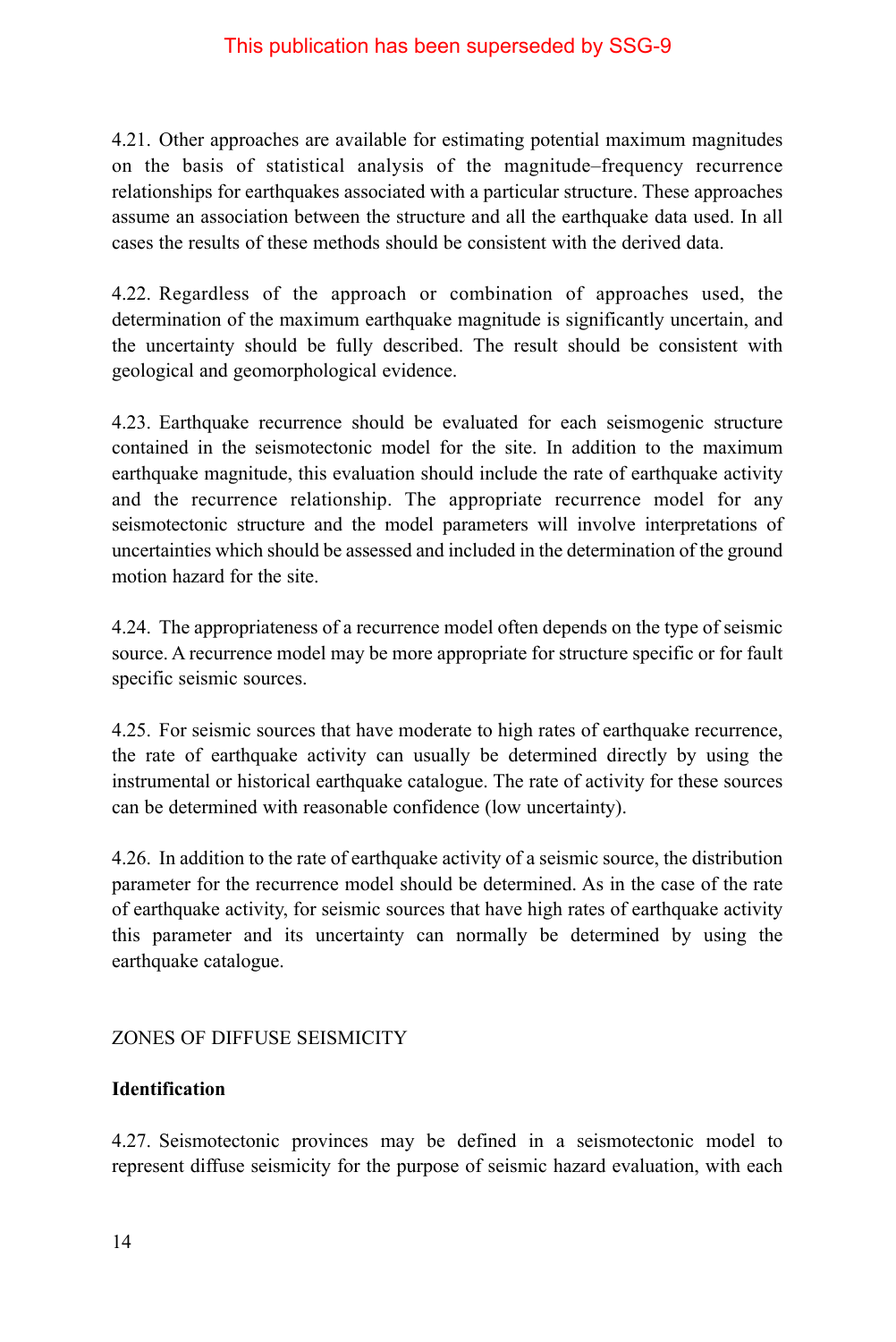seismotectonic province being assumed to encompass an area having equal seismic potential. Alternatively, a non-uniform distribution may be used provided that the available data support this assumption.

4.28. In the performance of seismic hazard evaluations, knowledge about the depth from which the diffuse seismicity originates should be incorporated. Estimates about the maximum depth of foci can be made on the basis of the fact that earthquakes are known to originate in the brittle to ductile transition zone of the Earth's crust.

4.29. Significant differences in rates of seismicity may suggest different tectonic conditions and may be used in defining boundaries. Significant differences in hypocentral depth (for example, crustal versus deeper) may be used to differentiate between zones.

#### **Characterization**

4.30. The maximum potential earthquake not associated with identified seismogenic structures should be evaluated on the basis of historical data and the seismotectonic characteristics of the zone. Comparison with similar regions for which extensive historical data are available may be useful, but considerable judgement should be used in the evaluation. Often this value will have significant uncertainty owing to the relatively short period covered by historical data with respect to the processes of ongoing tectonism. This uncertainty should be described by a representative distribution or by assuming an appropriately conservative value, depending on whether a probabilistic or deterministic hazard assessment is used.

4.31. A determination of the rate of earthquake activity for seismic sources that have few earthquakes, as may be encountered in intraplate tectonic regions, may have considerable uncertainty. For these sources, determination of the slope parameter may involve a different approach which may include adopting a value that represents the regional tectonic setting of the seismic source, for example, a stable continental tectonic setting. This approach may be considered viable because the slope parameter (the b value) has been shown to vary only over a narrow range within a tectonic setting. Regardless of the approach used to determine the slope parameter of the recurrence distribution, uncertainty in the parameter should be appropriately assessed and incorporated into the seismic hazard analysis.

4.32. Earthquake recurrence should be evaluated for each zone of diffuse seismicity. This evaluation should include determination of the appropriate earthquake recurrence model and model parameters, and an assessment of the uncertainty in the model and parameters. The Poisson exponential model is generally more appropriate for zones of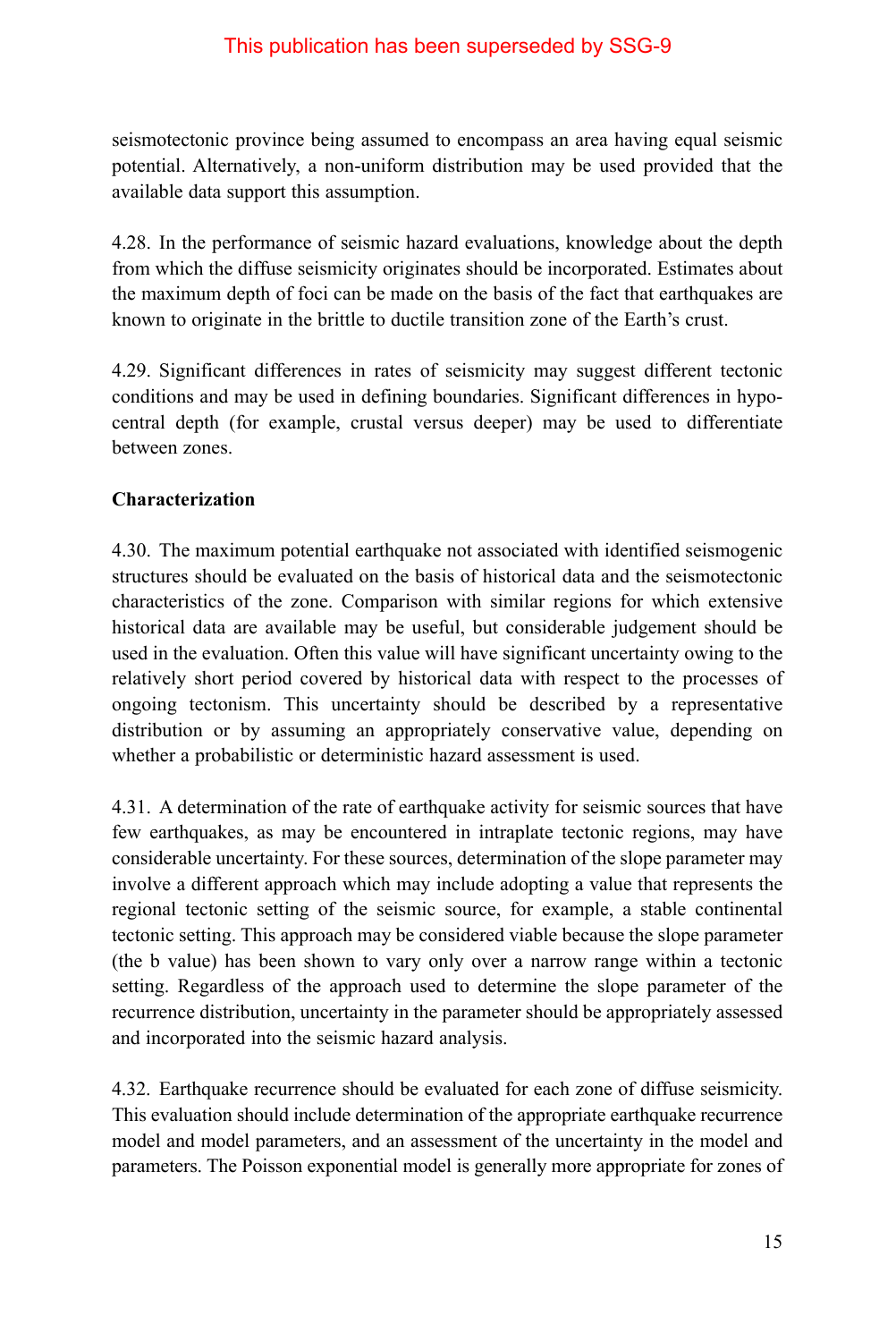diffuse seismicity. For either type of seismic source, however, alternative recurrence models may be used with appropriate weightings to express the evaluator's uncertainty.

# **5. EVALUATION OF GROUND MOTION HAZARD**

#### INTRODUCTION

5.1. This section presents guidelines and procedures regarding the levels and characteristics of ground motion hazard. Guidance on the appropriate level of ground motion — seismic level 1 or seismic level 2 (SL-1 or SL-2) — to be assumed for the design of each particular structure, system and component of the plant is given in Ref. [3], which also recommends the loading combinations applicable for the design basis ground motion levels. Determination of the ground motion hazard shall be based on the seismotectonic model derived as described in Section 4.

5.2. In taking decisions relating to the levels of ground motion hazard as discussed in paras 5.3–5.8 and to the parameters used to characterize the ground motion, close consultations should be held between the seismic hazard analyst and the design engineer.

#### LEVELS OF GROUND MOTION HAZARD

5.3. Typically, two levels of ground motion hazard (SL-1 and SL-2) are evaluated for each plant. The application of these levels in plant design is explained in Ref.  $[3]$ .<sup>1</sup>

5.4. The SL-2 level corresponds directly to ultimate safety requirements. This level of ground motion shall have a very low probability<sup>2</sup> of being exceeded during the lifetime of the plant and represents the maximum level of ground motion to be assumed for design purposes. Its determination shall be based on the seismotectonic evaluation and a detailed knowledge of the geology and engineering parameters of the strata beneath the site area.

<sup>&</sup>lt;sup>1</sup> In some States, licensing authorities require only an evaluation of level SL-2.

<sup>&</sup>lt;sup>2</sup> In some States, SL-2 corresponds to a level in excess of a mean frequency of  $1 \times 10^{-3}$ to  $1 \times 10^{-4}$  per year.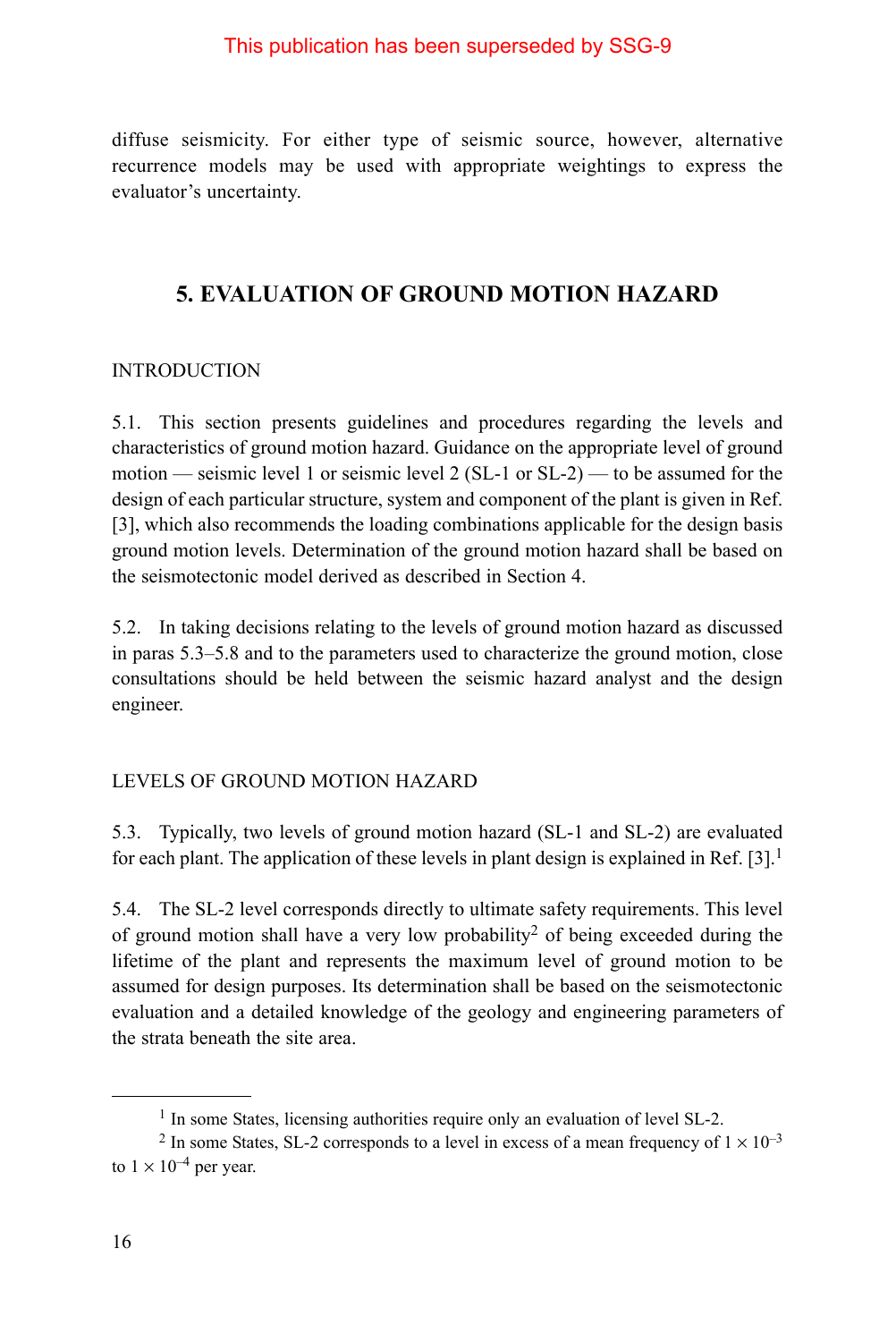5.5. Regardless of the exposure to seismic hazard, a design basis ground motion corresponding to the level SL-2 earthquake should be adopted for every plant. The recommended minimum level is a horizontal peak ground acceleration of 0.1g corresponding to the zero period of the design response spectrum.

5.6. The SL-1 level corresponds to a less severe, more likely<sup>3</sup> earthquake which has different safety implications from those of SL-2. The factors which may influence decisions on the level of ground motion chosen to represent SL-1 are:

- Seismotectonic evaluation: the relative exposure of the site to multiple sources of seismicity; the frequency of earthquakes from each such source with respect to the lifetime of the plant.
- Design considerations: the safety implications of the required loading combinations and stress limits; the plant type.
- The post-earthquake situation: the implications of the agreed required action following SL-1; the regional need for the plant to continue to operate safely after an earthquake which may have damaged other electricity generating plants.
- Plant inspection considerations: the cost and safety implications of designing and/or constructing the plant to a higher level of SL-1, compared with the possibility of more frequent inspections for a lower level of SL-1.

5.7. Regardless of the method used to evaluate the ground motion hazard, both SL-1 and SL-2 should be defined by means of appropriate response spectra and time histories. The motion is defined for free field conditions at the surface of the ground, at the level of the foundation or on bedrock. The ground motion for reference bedrock conditions should be given, provided that a good database is available. Motions at the foundation level and at the surface are then computed, with account taken of the transfer functions of the surface layers. Consideration should be given to the appropriate interfacing of the defined reference ground motion and the site response analysis.

5.8. For both SL-1 and SL-2, the characteristics of the ground motion should be defined to allow calculation of the behaviour of the plant according to the methods chosen for the design. Ground motions having different characteristics may need to be defined according to the various types of earthquakes that can affect the site.

<sup>&</sup>lt;sup>3</sup> In some States, SL-1 corresponds to a level in excess of a mean frequency of  $1 \times 10^{-2}$ per year.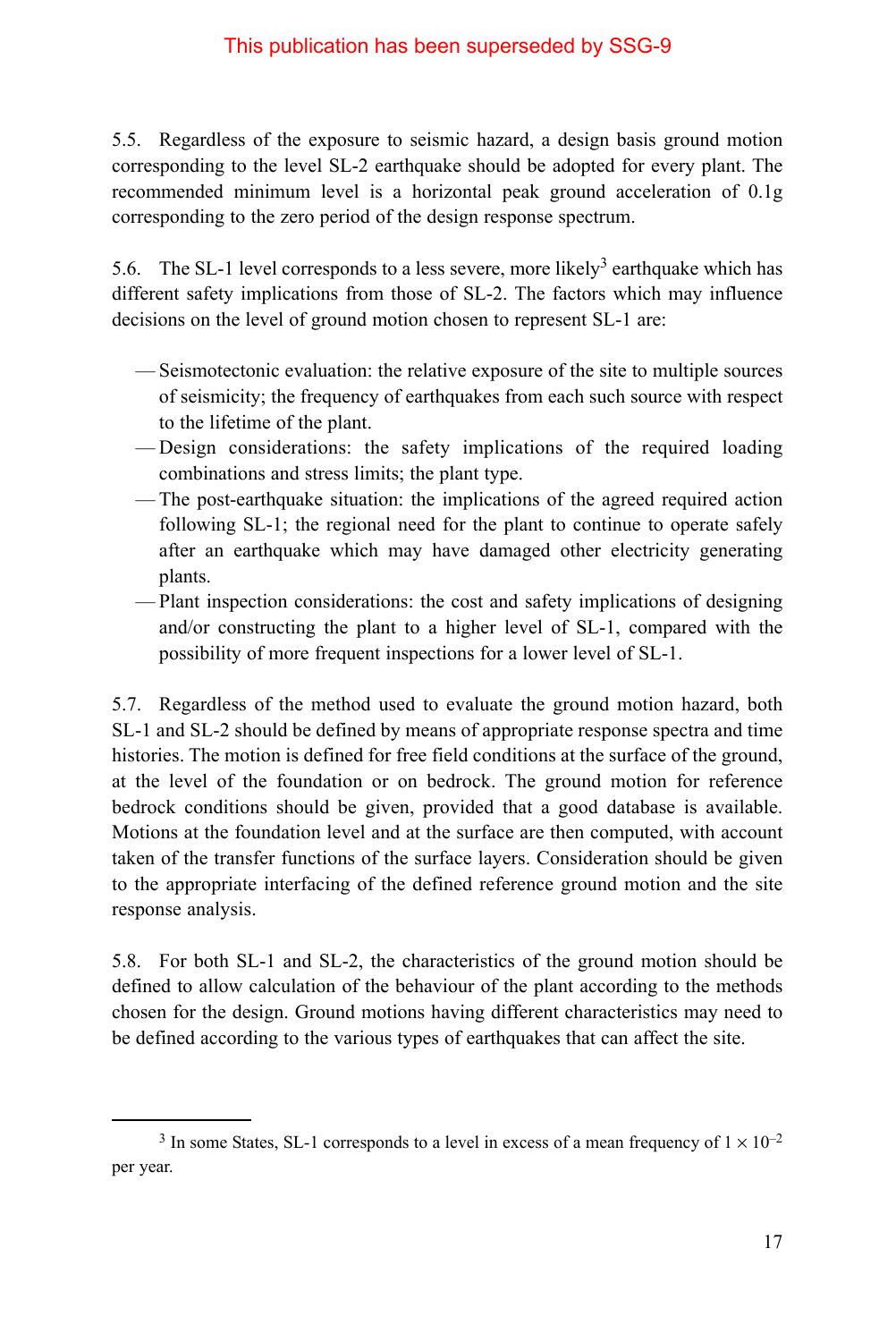#### METHODS FOR THE DETERMINATION OF GROUND MOTION

5.9. Ground motion is typically characterized by response spectra for three orthogonal directions and several damping values and corresponding time histories. Site specific response spectra should be calculated directly for both SL-1 and SL-2. An alternative is to choose a standard spectrum shape scaled to a prescribed level of free field acceleration (or velocity, or displacement).

5.10. The method used for any one region should make full use of the available database (for example, the relative predominance of historical earthquake data or strong motion recordings).

5.11. The assessment of appropriate ground motion levels for SL-1 and SL-2 may involve analyses based on deterministic and/or probabilistic methods.

#### **Use of data on intensity and magnitude**

5.12. In addition to providing seismotectonic information concerning the seismogenic structures and zones of diffuse seismicity in the region, data on intensity and magnitude are relevant for estimating the characteristics of ground motions: attenuation, response spectra and duration.

5.13. Intensity data may be used to estimate the magnitude of earthquakes that occurred before seismological instruments were operating systematically. They can also be used to estimate attenuation relations for ground motion in those regions of the world where strong motion recording instruments have not been in operation for a long enough period of time to provide instrumental attenuation data. By comparing any derived attenuation relation with those obtained in regions where intensity data and strong ground motion records are available, improved relations can be obtained for ground motion.

#### **Deterministic methods**

- 5.14. The assessment of SL-2 by deterministic methods includes:
- (1) Dividing the seismotectonic model into seismotectonic provinces corresponding to zones of diffuse seismicity and seismogenic structures.
- (2) Identifying the maximum potential earthquake associated with each seismogenic structure and with each seismotectonic province.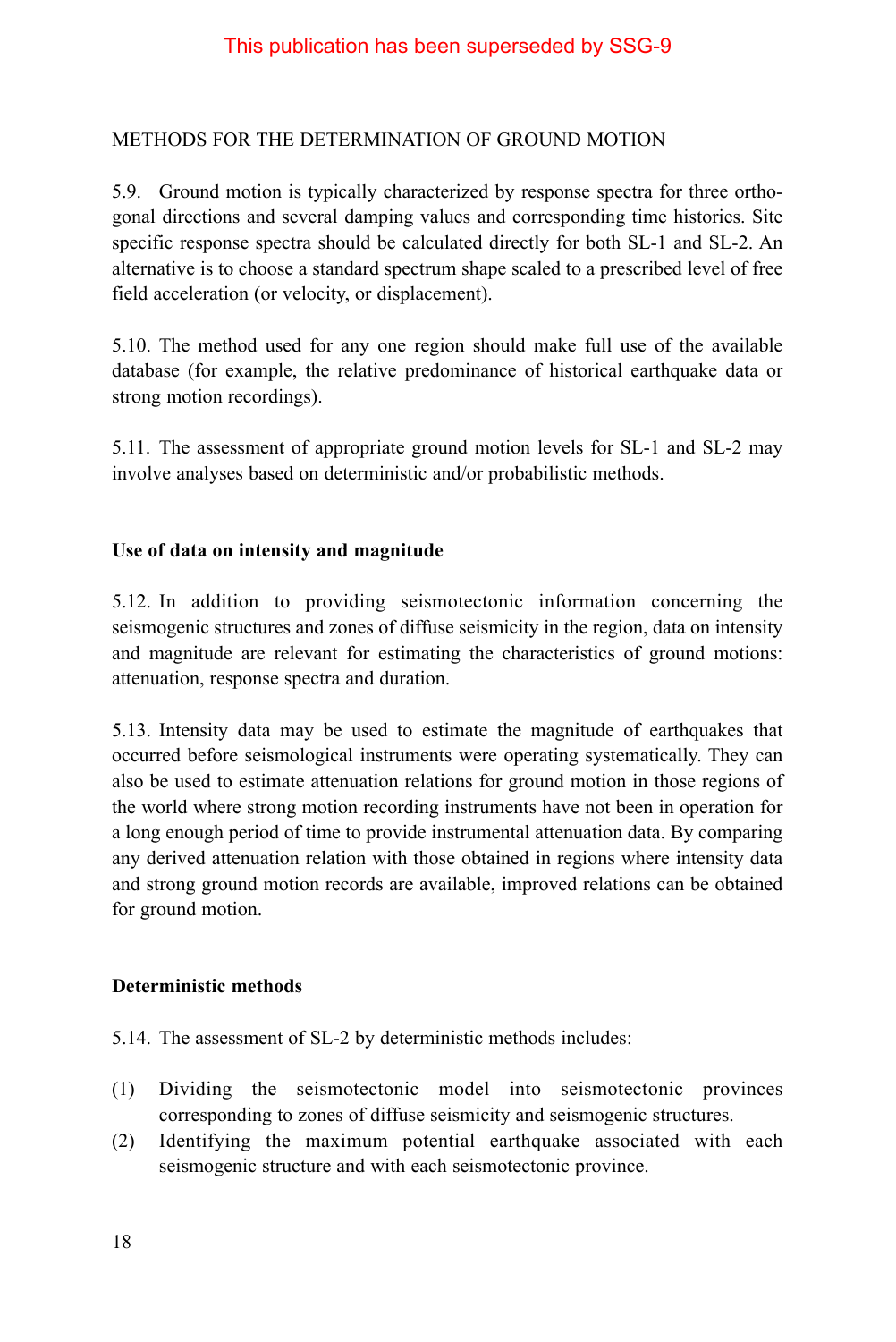- (3) Performing the evaluation as follows:
	- (a) For each seismogenic structure, the maximum potential earthquake should be assumed to occur at the point of the structure closest to the site area, with account taken of the physical dimensions of the source. When the site is within the boundaries of a seismogenic structure, the maximum potential earthquake should be assumed to occur beneath the site. In this case, special care should be taken to demonstrate that the seismogenic structure is not capable (see Section 6).
	- (b) The maximum potential earthquake in a zone of diffuse seismicity which includes the site should be assumed to occur at some identified specific distance from the site, on the basis of investigations which ensure that there are no seismogenic structures within this distance and that therefore the related probability of earthquakes occurring therein is negligibly low. This distance may be in the range of a few to about 20 kilometres and will depend on the best estimate of the focal depth of the earthquakes in that seismotectonic province. In selecting a suitable distance, the physical dimensions of the source should be taken into account.
	- (c) The maximum potential earthquake associated with zones of diffuse seismicity in each adjoining seismotectonic province should be assumed to occur at the point of the province boundary closest to the site.
	- (d) An appropriate attenuation relation should be used to determine the ground motion that each of these earthquakes would cause at the site, with account taken of local conditions at the site.
	- (e) Ground motion characteristics should be obtained using the recommendations given in paras 5.19–5.35.

#### **Probabilistic methods**

5.15. Probabilistic methods have advanced in practice to the extent that they can be effectively used to determine the ground motion hazard. Results of probabilistic seismic hazard analyses are necessary for the external event PSAs that are being conducted for nuclear power plants. Generally, seismic hazard curves that are used as input to seismic PSA studies need to extend to lower frequency per year levels than those used for the design. This should be taken into consideration.

5.16. Probabilistic computations should make use of all the elements and parameters of the seismotectonic model. Zones of diffuse seismicity may be modelled as sources of uniform seismicity, with allowances made for the full range of earthquake magnitudes associated with each seismogenic source, that is, zone or structure.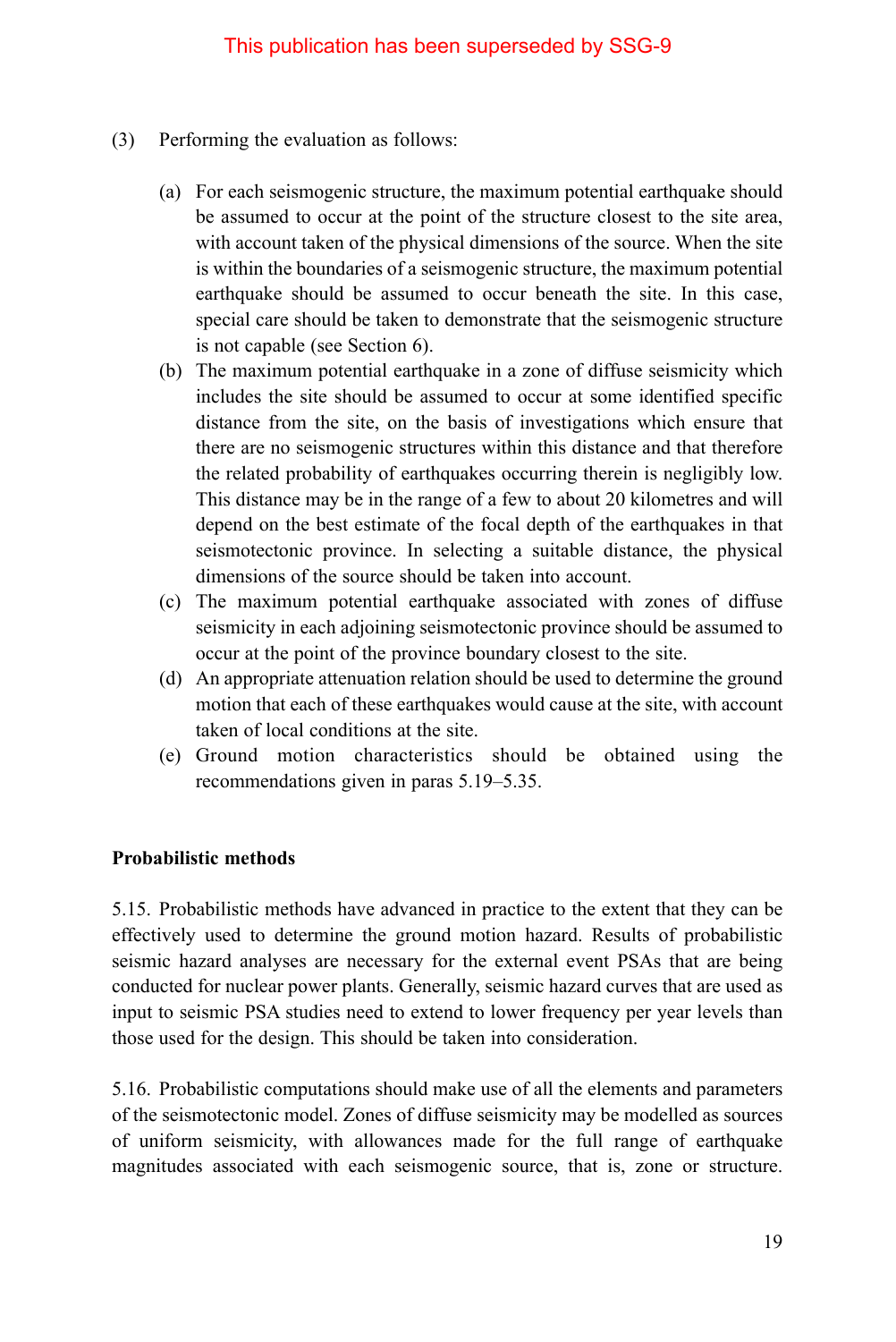Recently developed probabilistic methods integrate all the variables and parameters of the seismotectonic model. The method allows for uncertainties in the parameters of the seismotectonic model as well as alternative interpretations of models to be explicitly included in the hazard analysis and propagated through to the hazard results. Alternative models may be proposed by different experts or expert groups and may be formally included in the probabilistic hazard computation. When this is the case, the results of international practice in the application of such multiple evaluations for probabilistic seismic hazard analysis should be reviewed and taken into account.

5.17. Application of the probabilistic method includes the following steps:

- (1) Evaluation of the seismotectonic model for the site region in terms of seismic sources, including uncertainty in source boundaries.
- (2) For each source, evaluation of the maximum earthquake magnitude, rate of earthquake recurrence and earthquake recurrence model, together with the uncertainty associated with each evaluation.
- (3) Evaluation of the attenuation of earthquake ground motion for the site region, and assessment of the uncertainty in both the mean attenuation and the variability of the motion about the mean as a function of earthquake magnitude and source distance.

5.18. Results of ground motion hazard analyses are typically displayed as the mean annual frequency of exceedance, often referred to as annual probability, of measures of ground shaking that represent the range of periods important for plant structures (for example, peak acceleration and an appropriate range of response spectral accelerations for both horizontal and vertical motions). The mean, 15th, 50th and 85th percentile hazard curves are typically presented to display the hazard uncertainty for each measure of ground motion. With these hazard results, uniform hazard spectra (that is, spectral amplitudes that have the same annual exceedance frequency for the range of structural periods of interest) can be constructed for any selected target hazard level (annual frequency of exceedance).

5.19. To assist in determining the ground motion characteristics at a site, it is often useful to de-aggregate the probabilistic seismic hazard analysis. Such de-aggregation should be carried out for a target annual frequency of exceedance, typically the value selected for determining the design basis ground motion at the site. The deaggregation should be performed for at least two response spectral frequencies, normally 1 Hz and 10 Hz. The de-aggregation may be used to identify the mean magnitude and distance of earthquakes that control the ground motions at these response spectral frequencies.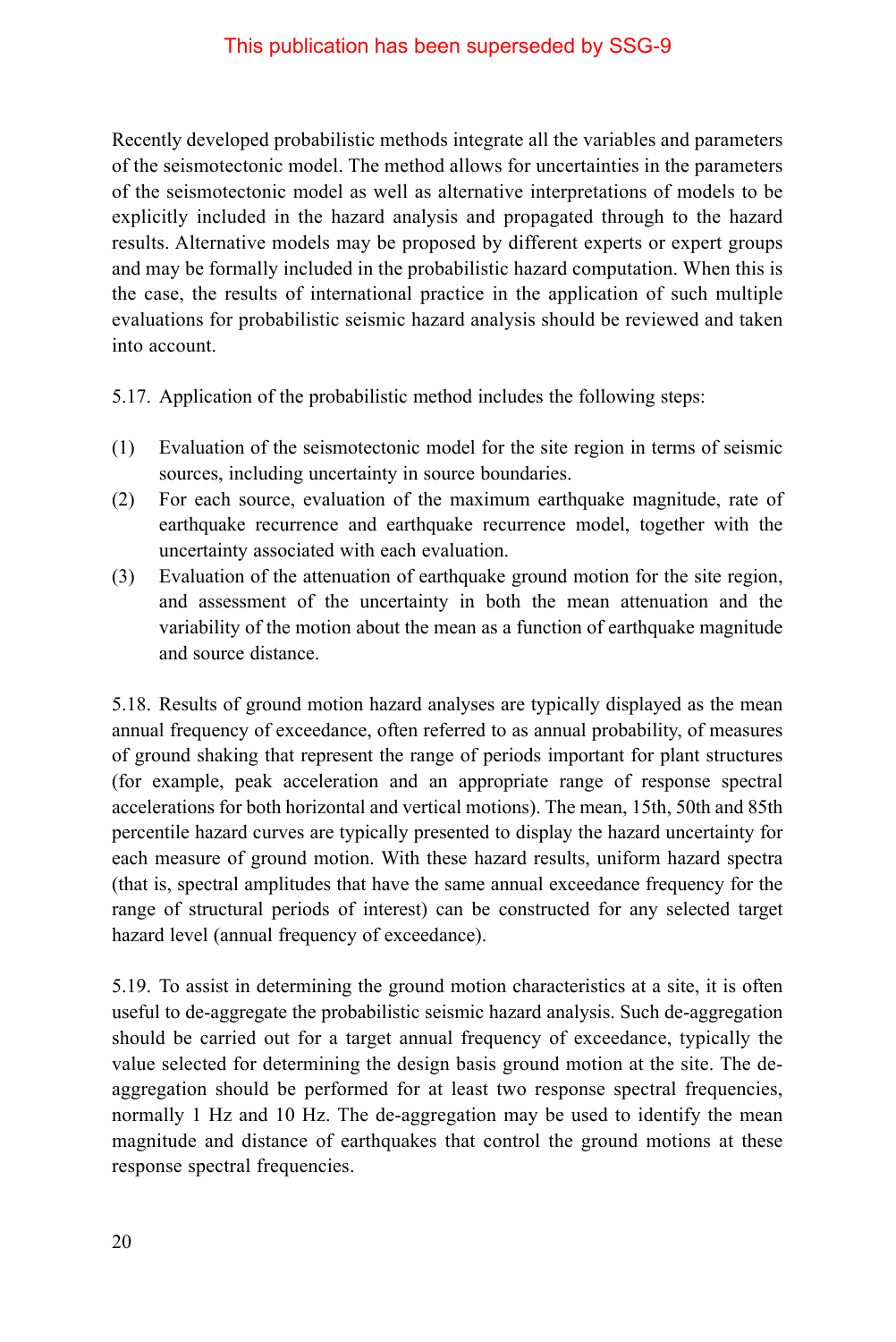#### **Ground motion characteristics**

5.20. The characteristics of the ground motions corresponding to SL-1 and SL-2 should be expressed in terms of response spectra for a range of damping values and compatible time histories, with due account taken of the reference conditions (see para. 5.7).

#### *Response spectra*

5.21. The response spectral characteristics of the ground motion are determined according to the relative influences of the seismogenic source characteristics and the attenuation characteristics of the geological strata which transmit the seismic waves from the hypocentres to the site area. In strata above the base rock, the seismic waves are modified according to the response characteristics of those strata as a function of the strain level induced by seismic waves.

5.22. In addition to the uniform hazard spectra resulting from the probabilistic seismic hazard analysis (para. 5.18), response spectra can be generated by several methods.

#### *Standard response spectrum*

5.23. A standardized response spectrum may be used when the contribution of multiple seismic sources needs to be represented by an envelope. The prescribed shape of the standard response spectrum is obtained from various response spectra derived on the basis of earthquake records. This standard response spectrum is scaled to the relevant site specific value of ground acceleration, velocity and/or displacement. It is possible to have a low to moderate magnitude near field earthquakes that have a relatively rich high frequency content and short duration, and which may produce peak accelerations that exceed the zero period value of the standard response spectrum. In such cases, these response spectra should be separated for design purposes.

#### *Site specific response spectrum*

5.24. A site specific response spectrum may be developed from time histories of strong motion recorded at the site. Usually, however, an adequate sample of time histories of strong motion cannot be obtained at the site for a practical timescale. Therefore, response spectra obtained at places having similar seismic, geological and soil characteristics and experiencing similar types of ground motion are necessary in order to establish a response spectrum appropriate to the site.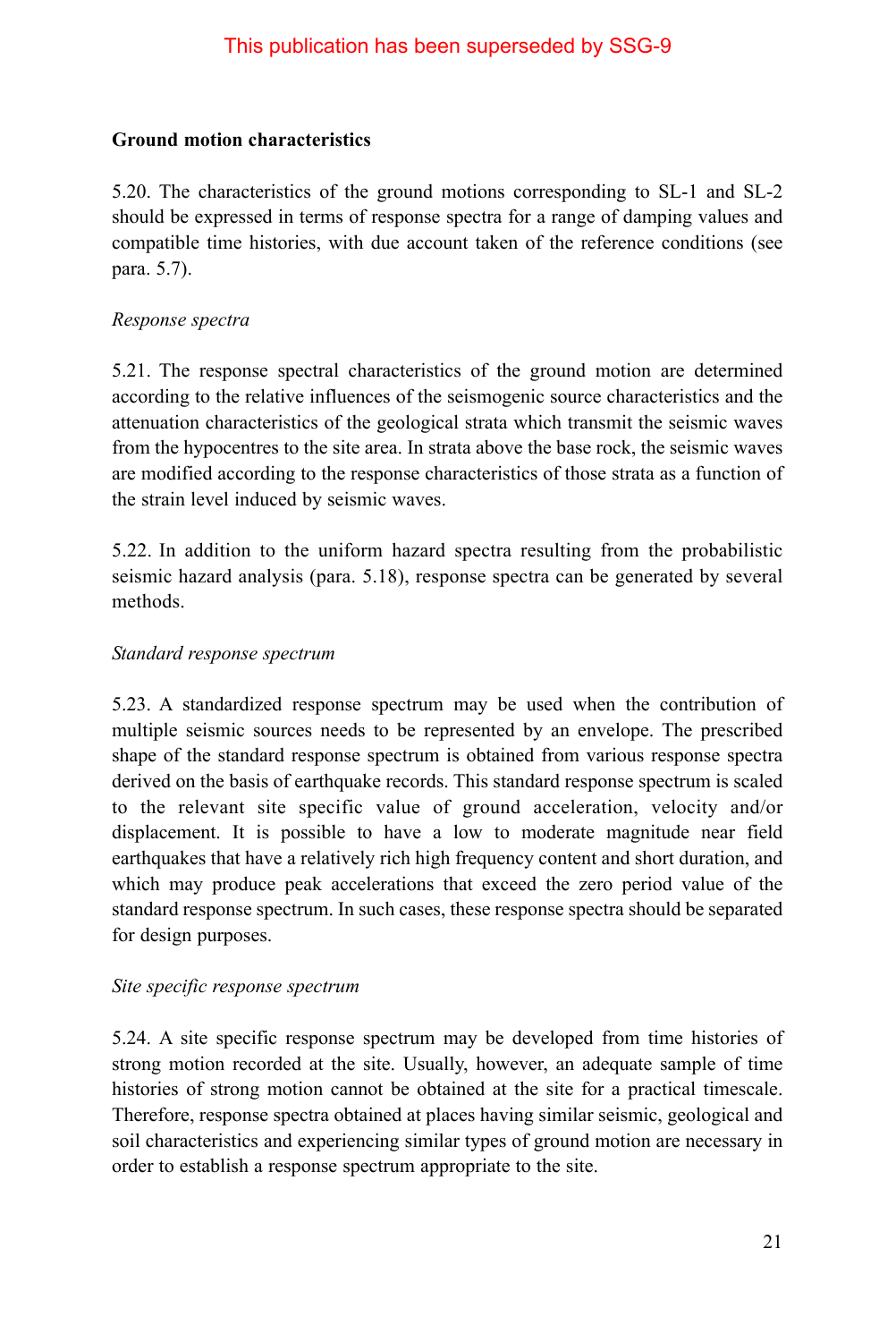#### *Uniform confidence response spectrum*

5.25. The uniform confidence approach makes use of the results of regression studies of the attenuation of the ordinates of response spectra corresponding to different vibration periods, for the purpose of obtaining a response spectrum having ordinates which possess the same confidence values for all periods considered.

5.26. Regardless of which approach is adopted for specifying the response spectrum, account should be taken of the uncertainties associated with the spectral ordinates.4

#### *Time histories*

5.27. Time histories should satisfactorily reflect all of the prescribed ground motion parameters, including duration. The number of time histories to be used in the detailed analyses and the procedure used in generating these time histories will depend on the type of analysis to be performed. Good co-ordination with the plant designer should be established in order to understand and respond to the needs of the particular type of analysis [3].

5.28. The duration of earthquake ground motion is determined mainly by the length and velocity of the fault rupture. Site effects and, in particular, trapped waves in deep basins can also enhance the duration of ground motion. Duration can also be correlated with magnitude. A consistent definition of duration should be used throughout the evaluation. For example, the duration of acceleration may be defined in several ways such as:

- the time interval between the onset of ground motion and the time when the acceleration has declined to 5% of its peak;
- the time interval between the 95th and 5th percentiles of the integral of the mean square value of the acceleration;
- the time interval for which the acceleration exceeds 5% of g.

5.29. In determining the length of time histories, due weighting should be given to any empirical evidence provided by the regional database. For some sites, relatively low amplitude motions from distant, large earthquakes may pose a liquefaction hazard. When this condition applies, time histories used for liquefaction should include such low amplitude time histories over an appropriate duration.

<sup>4</sup> In many States, when deterministic methods are used, the specified spectral ordinates are equal to their median plus one standard deviation.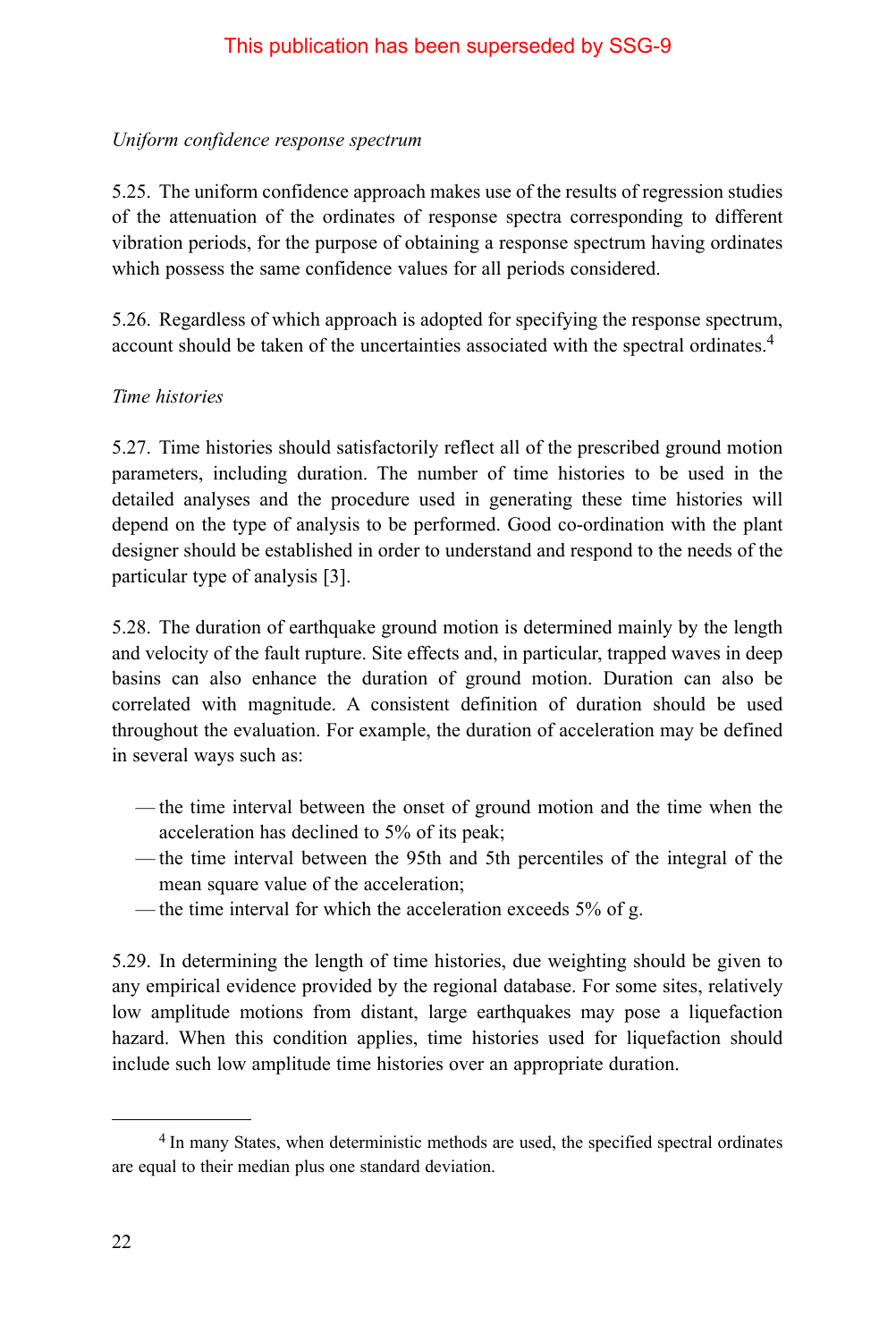5.30. The generation of time histories may be based on a variety of data, such as:

- artificial time histories using spectral matching techniques that take account of phase characteristics of the seismic wave;
- strong motion records obtained in the site vicinity, or adequate modifications thereof, obtained by scaling the peak acceleration, applying appropriate frequency filters or combining records;
- strong motion records obtained at other places having similar seismic, geological and soil characteristics; in some cases, these records may also require amplitude and frequency modifications to make them appropriate;
- artificial time histories, which should be generated for several values of damping in order to reflect satisfactorily the ground motion characteristics.

Significant progress has been made recently in the theoretical simulation of ground motion including source, propagation and site effects (for example, by use of an empirical Green's function). Ground motions thus obtained for regions where pertinent parameters are available can be employed to complement the above mentioned methods. These new approaches should be applied carefully, especially when large non-linearities are expected in the surface layers of the site strata.

5.31. Regardless of the procedure used to generate time histories, the design response spectra and the time histories should be compatible. In using power spectral density functions, it should be ensured that the time histories include the appropriate energy content of the ground motion that has been evaluated, and that acceptable levels of deviation are indicated.

#### *Ratio of motion in vertical and horizontal directions*

5.32. If no specific information is available on the peak acceleration of vertical ground motion in the site vicinity, it may be reasonable to assume a prescribed ratio between peak acceleration in the vertical and horizontal directions (for example, 2/3). Empirical evidence has shown that this ratio typically varies from 1/2 to 1 and may be largest in the near field, depending on the characteristics of the source and the site, among other factors.

5.33. Response spectra and time histories corresponding to vertical ground motion should be evaluated using the same procedure as for the horizontal spectra and time histories. When available, records of vertical time histories should form the basis of this evaluation.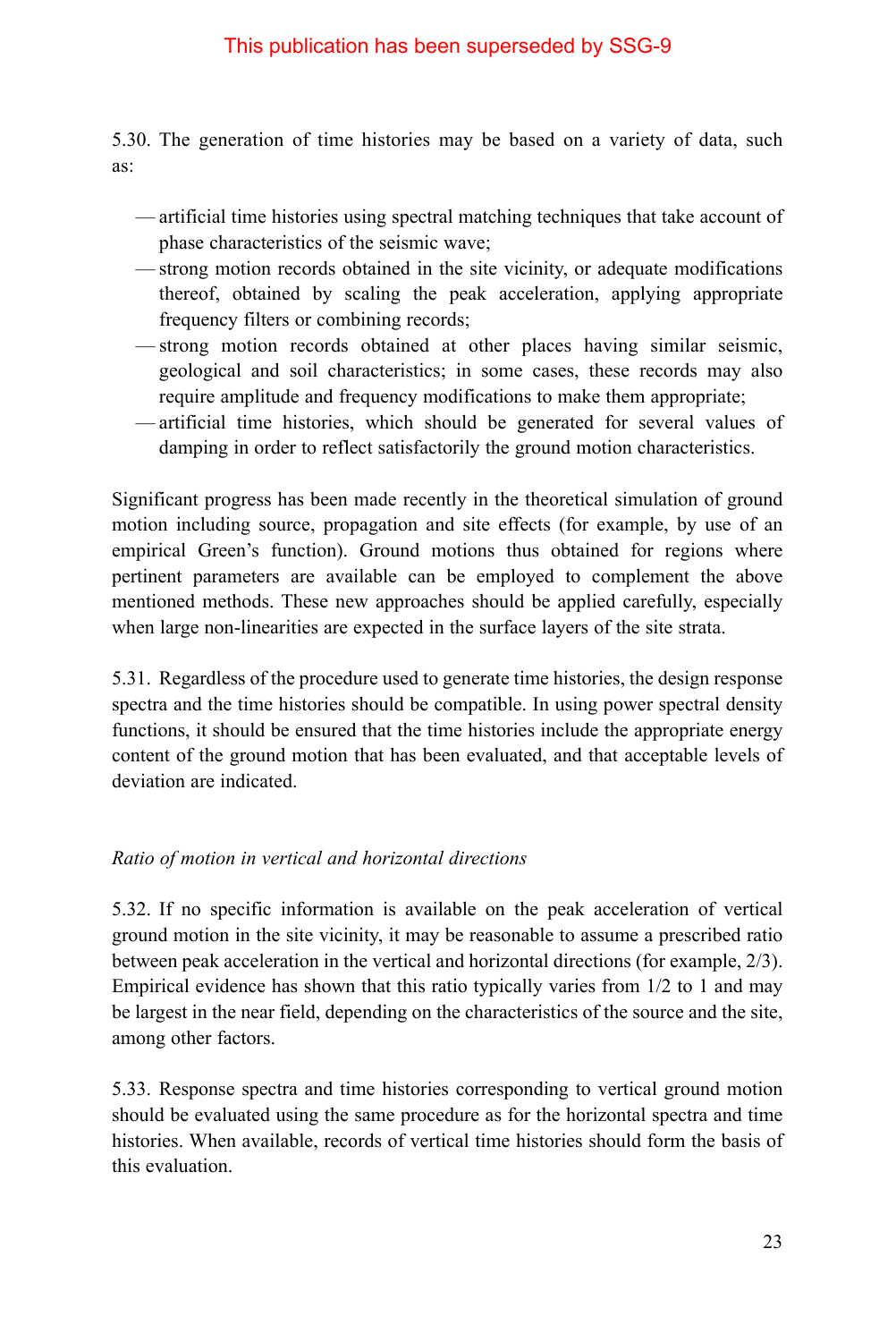#### *Time histories for base isolated structures*

5.34. The methodology for deriving the ground motion hazard (levels SL-l and SL-2) has been developed for fixed base plant structures. For structures that utilize base isolation systems for seismic protection, additional considerations may be necessary. These concern especially the long period effects which may cause excessive residual displacements in the elements of the base isolation system. For plant structures for which a base isolation system is envisaged, time histories should be examined and, if necessary, modified to take these effects into account (see also Ref. [3]).

5.35. For buried structures such as ducts and piping, appropriate response spectra and time histories should be developed in co-operation with the designer (see also Ref. [3]).

# **6. POTENTIAL FOR SURFACE FAULTING AT THE SITE**

#### **INTRODUCTION**

6.l. This section gives guidelines and procedures for assessing the potential for surface faulting (capability) which may jeopardize the safety of the plant. It also describes the scope of the investigations that are necessary to permit such an assessment to be made.

6.2. It should be taken into consideration that surface faulting may also occur without being associated with significant releases of seismic energy. For instance, seismic fault creep may be important along some segments of major strike slip faults — it is relatively common in volcano-tectonic environments and, for normal faults, it is sometimes induced by the extraction of underground fluids. Fault creep has typically been observed in areas characterized by high tectonic activity and seismicity. Stable sliding, seismic fault ground rupture and seismogenic surface faulting can be considered modes of fault displacement that may occur both in time and in space along capable faults.

#### CAPABLE FAULTS

6.3. The main question with regard to surface faulting is whether a fault (buried or outcropping) at or near the site is capable. The basis for answering such a question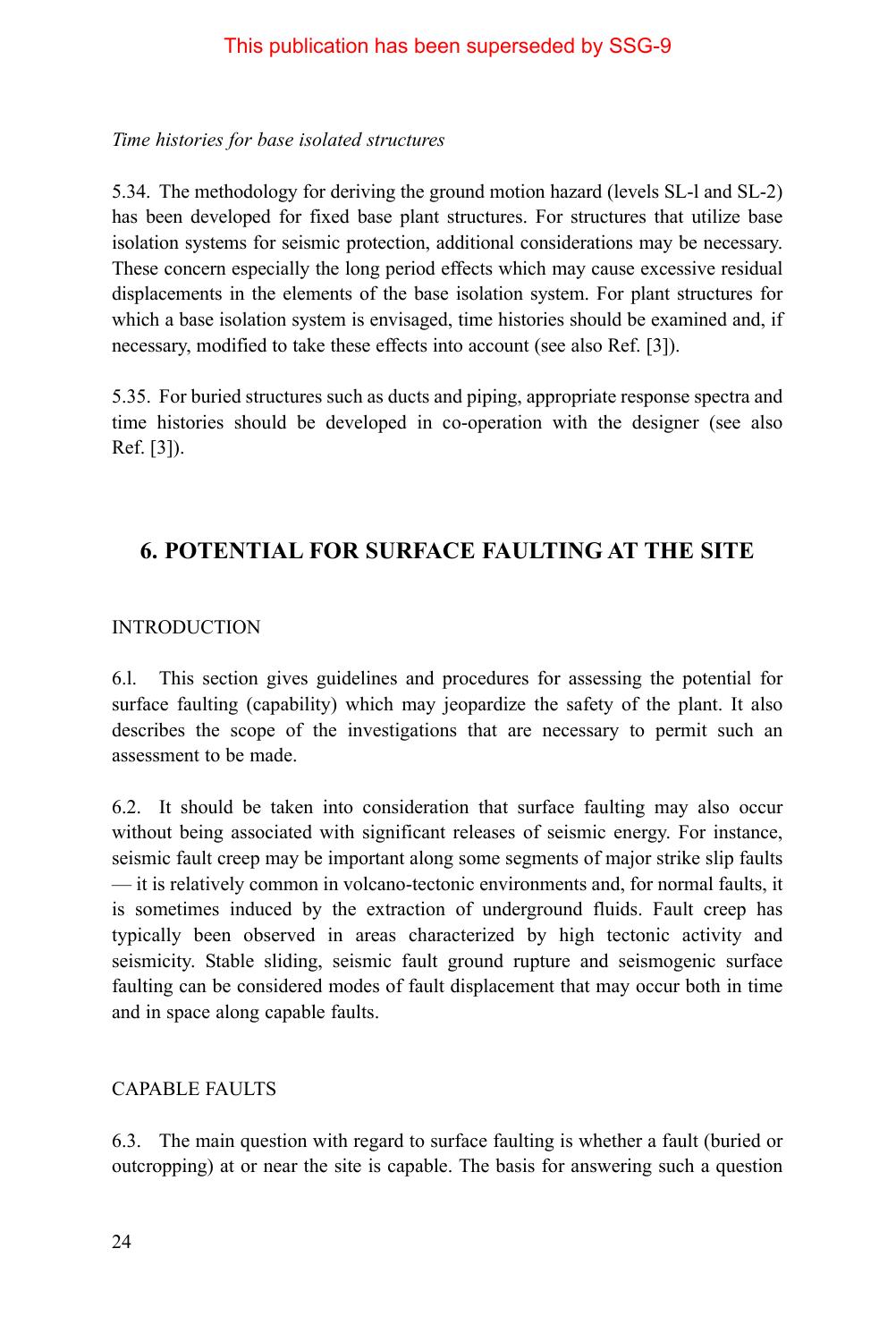should be the database (see Section 3) as incorporated in the seismotectonic model (see Section 4), together with such additional specific data as may be needed.

6.4. On the basis of geological, geophysical, geodetic or seismological data, a fault shall be considered capable:

- If it shows evidence of past movement or movements (such as significant deformations and/or dislocations) of a recurring nature within such a period that it is reasonable to infer that further movements at or near the surface may occur. In highly active areas, where both earthquake data and geological data consistently reveal short earthquake recurrence intervals, periods of the order of tens of thousands of years may be appropriate for the assessment of capable faults. In less active areas, it is likely that much longer periods are appropriate.
- If a structural relationship with a known capable fault has been demonstrated such that movement of the one fault may cause movement of the other at or near the surface.
- If the maximum potential earthquake associated with a seismogenic structure, as determined in Section 4, is sufficiently large and at such a depth that it is reasonable to infer that, in the geodynamic setting of the plant, movement at or near the surface may occur.

#### INVESTIGATIONS NECESSARY TO DETERMINE CAPABILITY

6.5. Sufficient surface and subsurface related data should be obtained from the investigations in the region, near region, site vicinity and site area (see Section 3) to show the absence of faulting at or near the site, or, if faults are present, to describe the direction, extent and history of movements on them and to estimate reliably the age of the most recent movement.

6.6. As stated in Section 3, particular attention should be paid to those geological and geomorphological features at or near the site which may be particularly useful for distinguishing faulting and which may be useful in ascertaining the age of fault movements.

6.7. When faulting is known or suspected to be present, investigations of site vicinity scale and type should be made which include very detailed geological– geomorphological mapping, topographical analyses, geophysical surveys (including geodesy, if necessary), trenching, boreholes, age dating of sediments or fault rocks, local seismological investigations and any other appropriate techniques to ascertain when movement last occurred.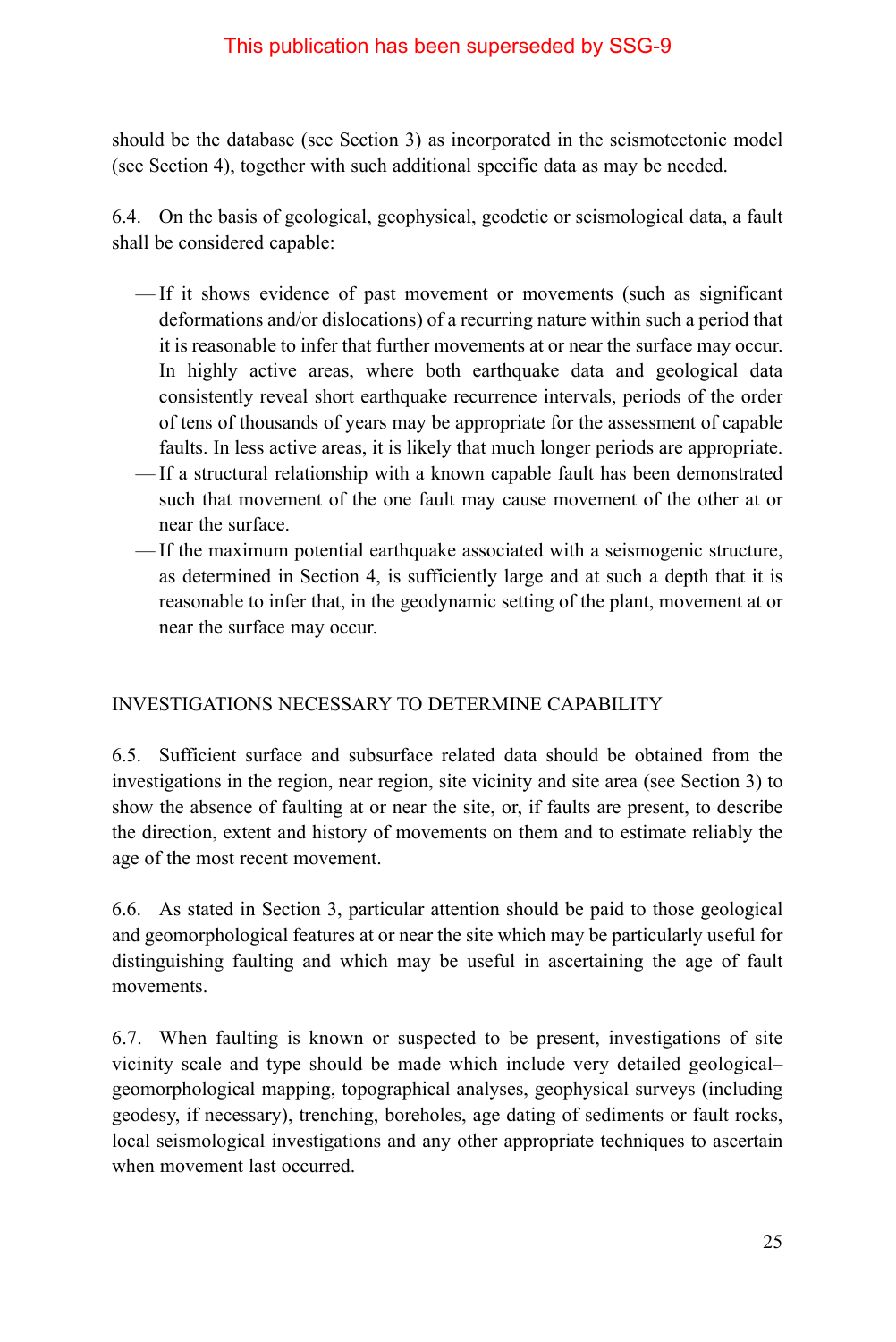6.8. Consideration should be given to the possibility that faults that have not demonstrated recent near surface movement may be reactivated by large reservoir loading, fluid injection, fluid withdrawal or other phenomena.

6.9. Where reliable evidence shows that there may be a capable fault with the potential to affect the safety of a plant at the site, the feasibility of construction and safe operation of a plant at this site should be re-evaluated and, if necessary, an alternative site should be considered.

# **7. QUALITY ASSURANCE**

7.1. A quality assurance programme shall be established and implemented to cover all the data collection and data processing activities, field and laboratory investigations, analyses and evaluations that are within the scope of this Safety Guide. See Ref. [4] for further recommendations and guidance on quality assurance.

7.2. Owing to the variety of investigations carried out (field, laboratory, office) and the need for using expert judgement in the decision making process, technical procedures that are specific to the project should be developed in order to facilitate the execution and verification of these tasks, and a peer review of the process should be conducted.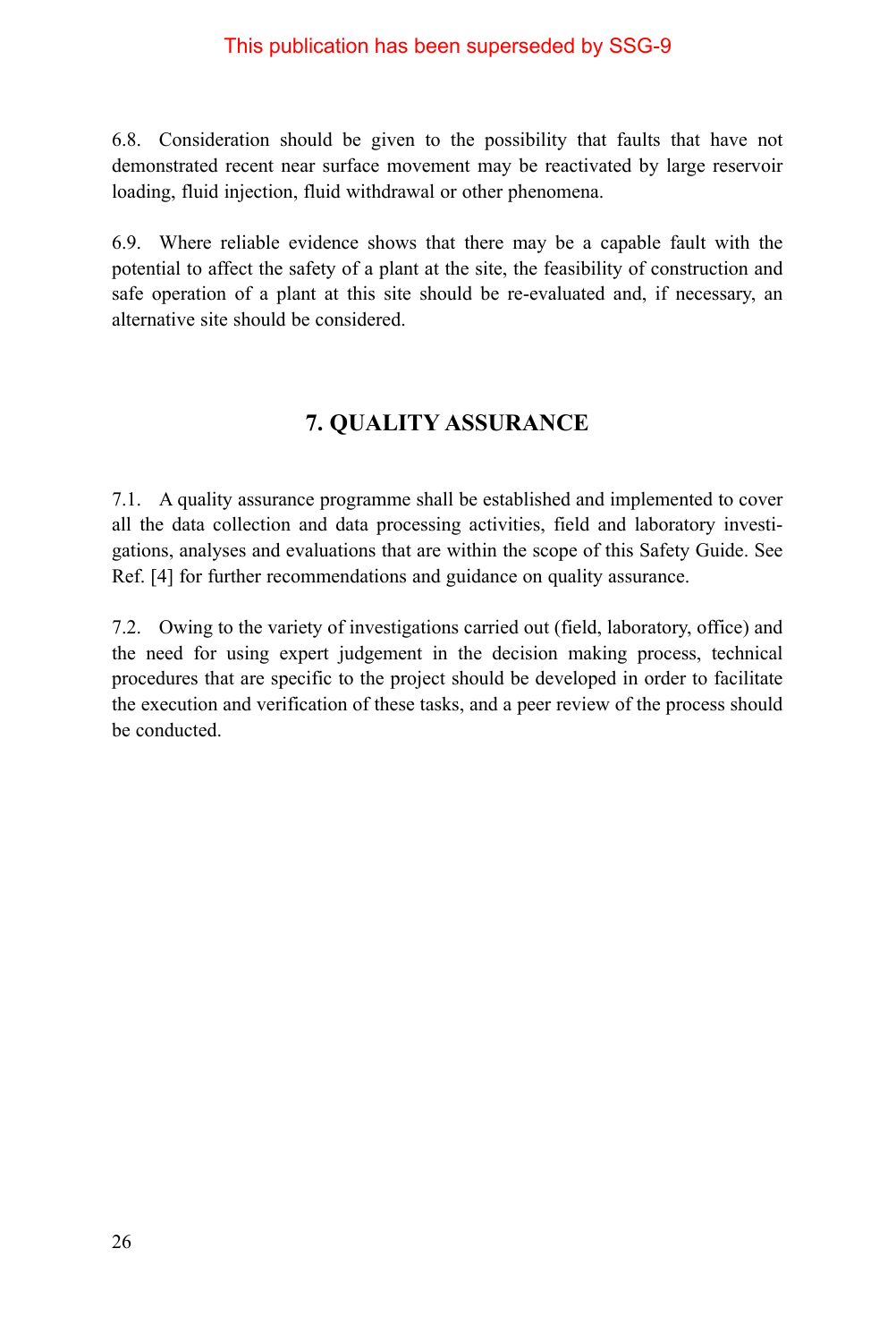### **REFERENCES**

- [1] INTERNATIONAL ATOMIC ENERGY AGENCY, Safety Aspects of the Foundations of Nuclear Power Plants, Safety Series No. 50-SG-S8, IAEA, Vienna (1986) (to be superseded by Geotechnical Aspects of Nuclear Power Plant Site Evaluation and Foundations, Safety Standards Series, IAEA, Vienna (in preparation)).
- [2] INTERNATIONAL ATOMIC ENERGY AGENCY, Flood Hazards for Nuclear Power Plants on Coastal and River Sites, Safety Standards Series, IAEA, Vienna (to be published).
- [3] INTERNATIONAL ATOMIC ENERGY AGENCY, Seismic Design and Qualification for Nuclear Power Plants, Safety Standards Series, IAEA, Vienna (to be published).
- [4] INTERNATIONAL ATOMIC ENERGY AGENCY, Quality Assurance for Safety in Nuclear Power Plants and Other Nuclear Installations, Safety Series No. 50-C/SG–Q, Code and Safety Guides Q1–Q14, IAEA, Vienna (1996).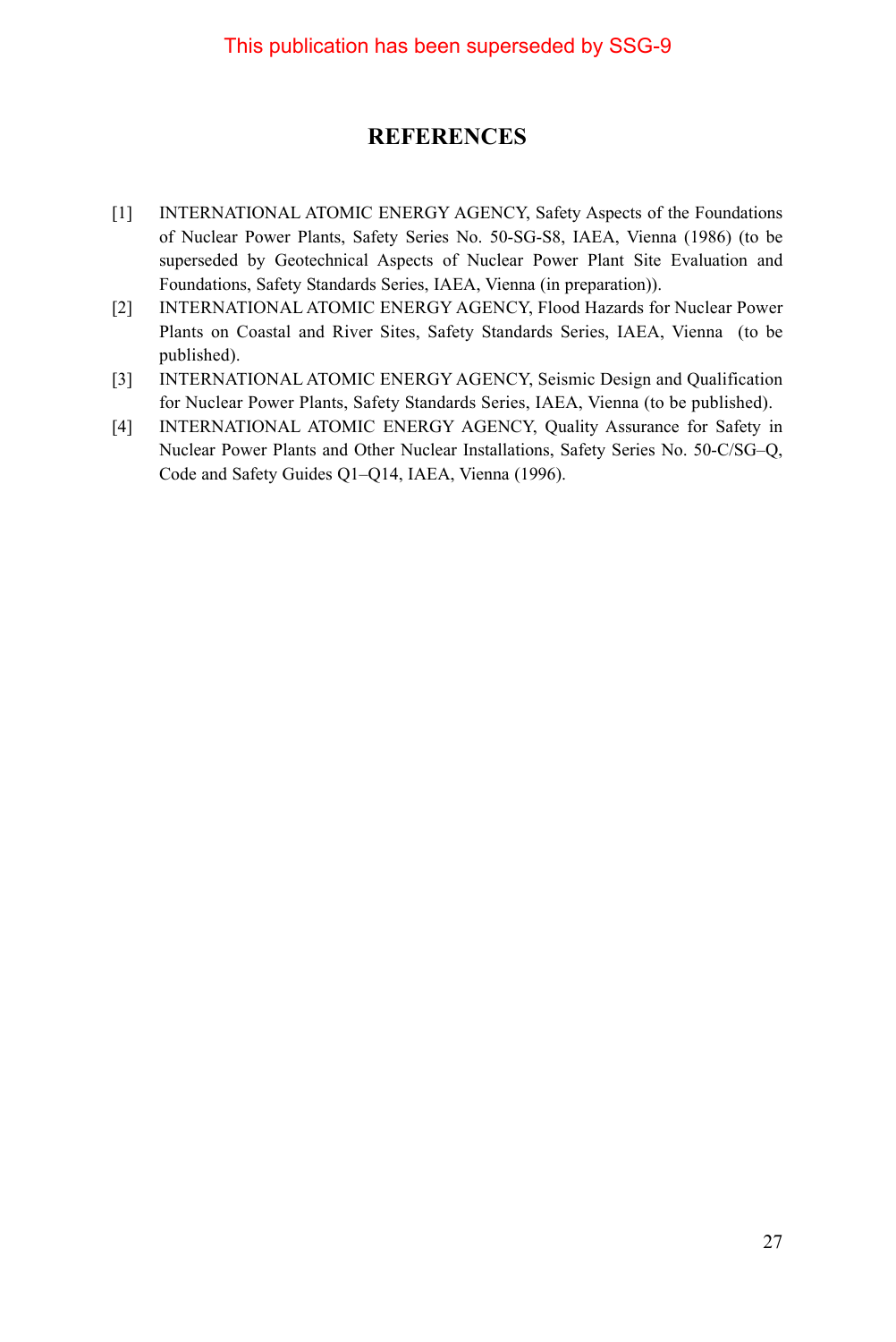#### **GLOSSARY**

- **capable fault.** A fault that has a significant potential for relative displacement at or near the ground surface.
- **free field ground motion.** The motion that would occur at a given point of the ground owing to an earthquake if vibratory characteristics were not affected by structures and facilities.
- **ground response.** The behaviour of a rock or soil column at a site under a prescribed ground motion load.
- **intensity (of an earthquake).** An indicator of the physical effects of an earthquake on humans, or structures built by humans, and on the Earth's surface. The indicator comprises a set of numerical indices that is based on subjective judgements, not instrumental records.
- **macroseismicity.** Seismicity to a level that implies significant, coherent, sustained tectonic activity.5
- **seismogenic structures.** Structures that display earthquake activity, or that manifest historical surface rupture or effects of palaeoseismicity. Seismogenic structures are those considered likely to generate macro-earthquakes within a period of concern.
- **surface faulting.** The permanent offsetting or tearing of the ground surface by differential movement across a fault during an earthquake.

<sup>5</sup> Macroseismicity usually refers to the seismicity of larger earthquakes as opposed to micro-earthquakes. However, such seismicity might have different aspects in different areas. A determination of what level of seismicity constitutes macroseismicity in a given region is made after consideration of the overall seismicity in that region.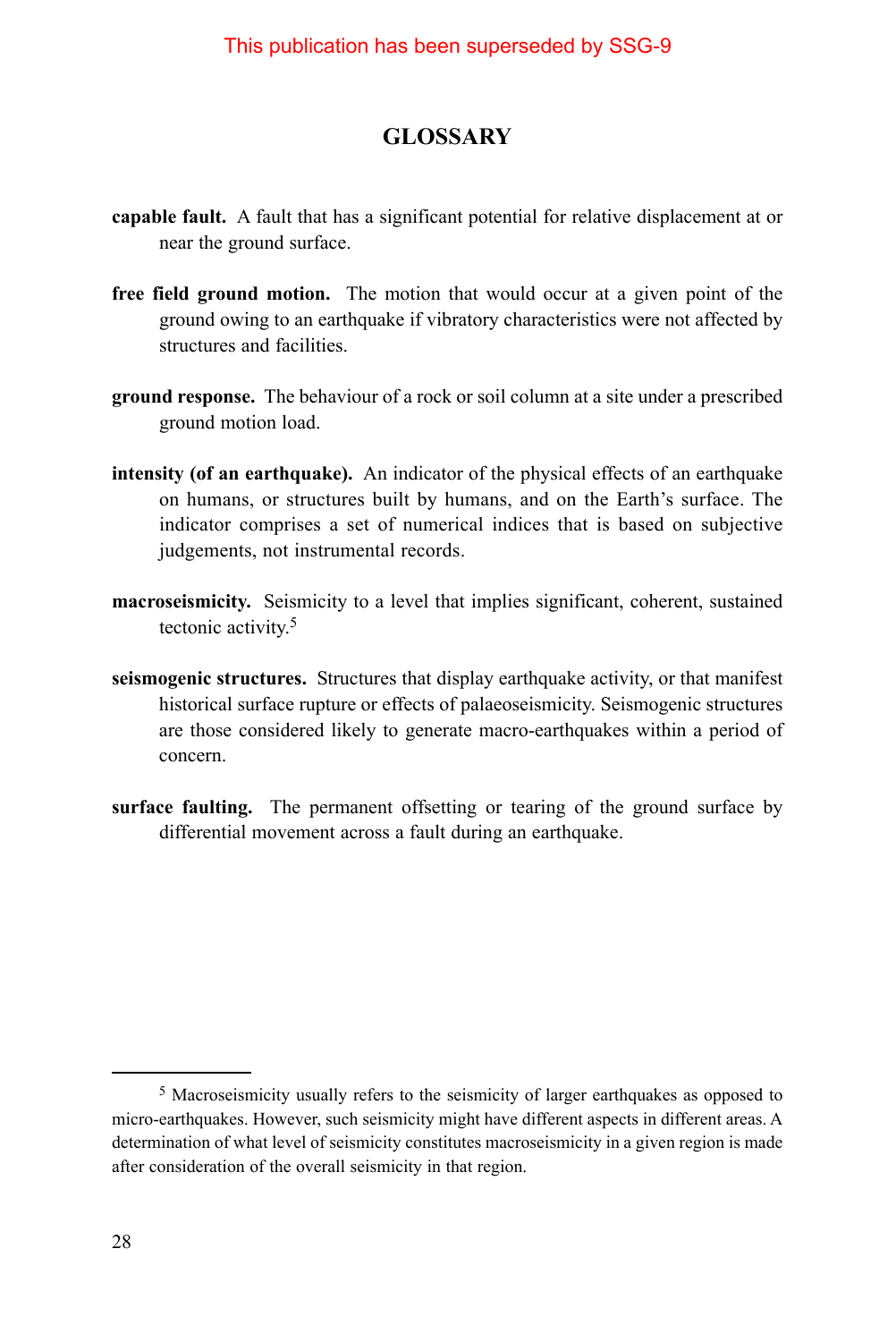# **CONTRIBUTORS TO DRAFTING AND REVIEW**

| Celebi, M.       | United States Geological Survey, United States of America |
|------------------|-----------------------------------------------------------|
| Gürpinar, A.     | International Atomic Energy Agency                        |
| Mohammadioun, B. | Consultant, France                                        |
| Serva, L.        | Agenzia Nazionale per la Protezione dell'Ambiente, Italy  |
| Stepp, C.        | Earthquake Hazards Solutions, United States of America    |